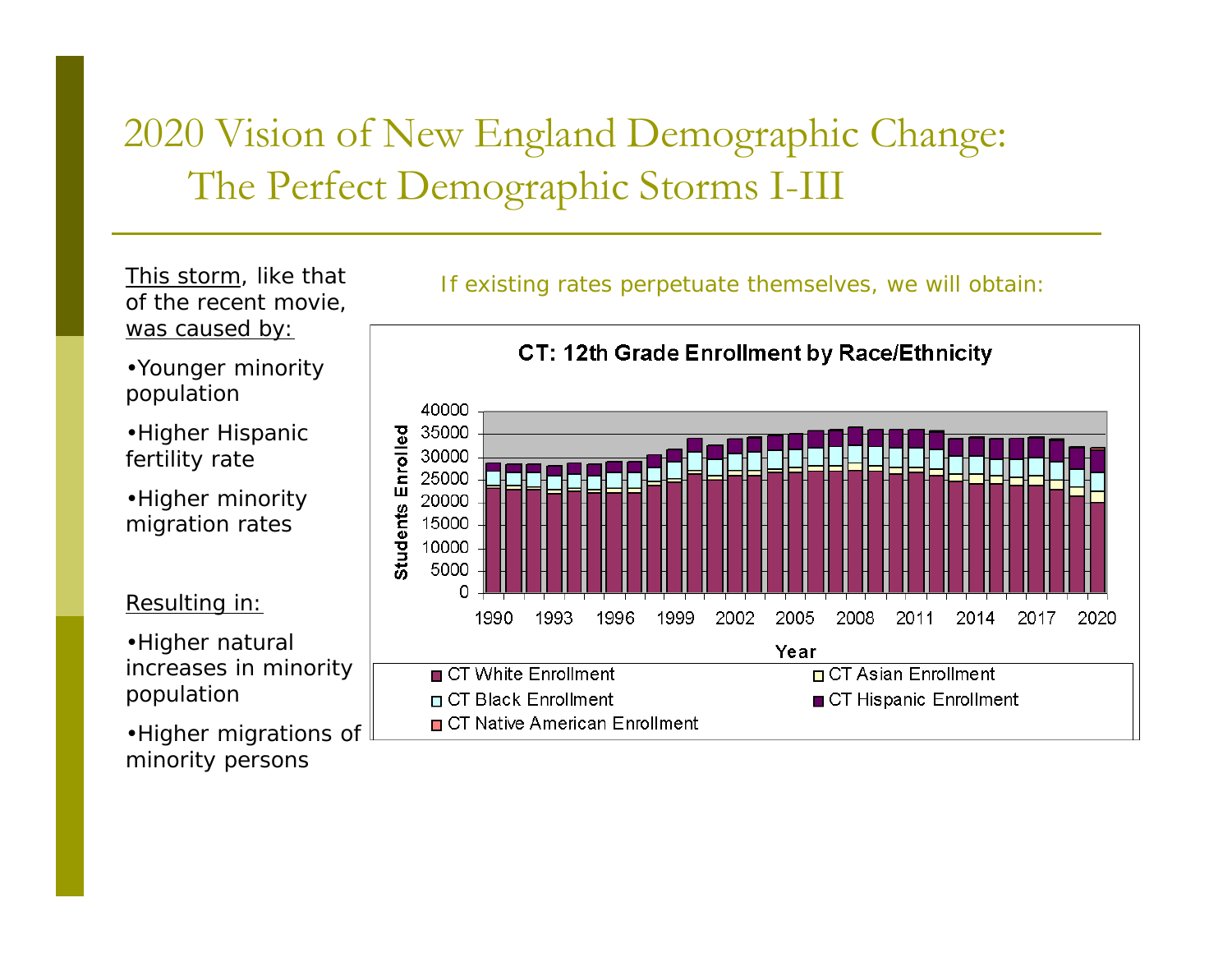# 2020 Vision of New England Demographic Change: The Perfect Demographic Storm IV

Adding to the first three forces, a fourth:

•Historically lower minority educational attainment rates by race and ethnicity





#### There will be a clear labor force problem in CT by 2020: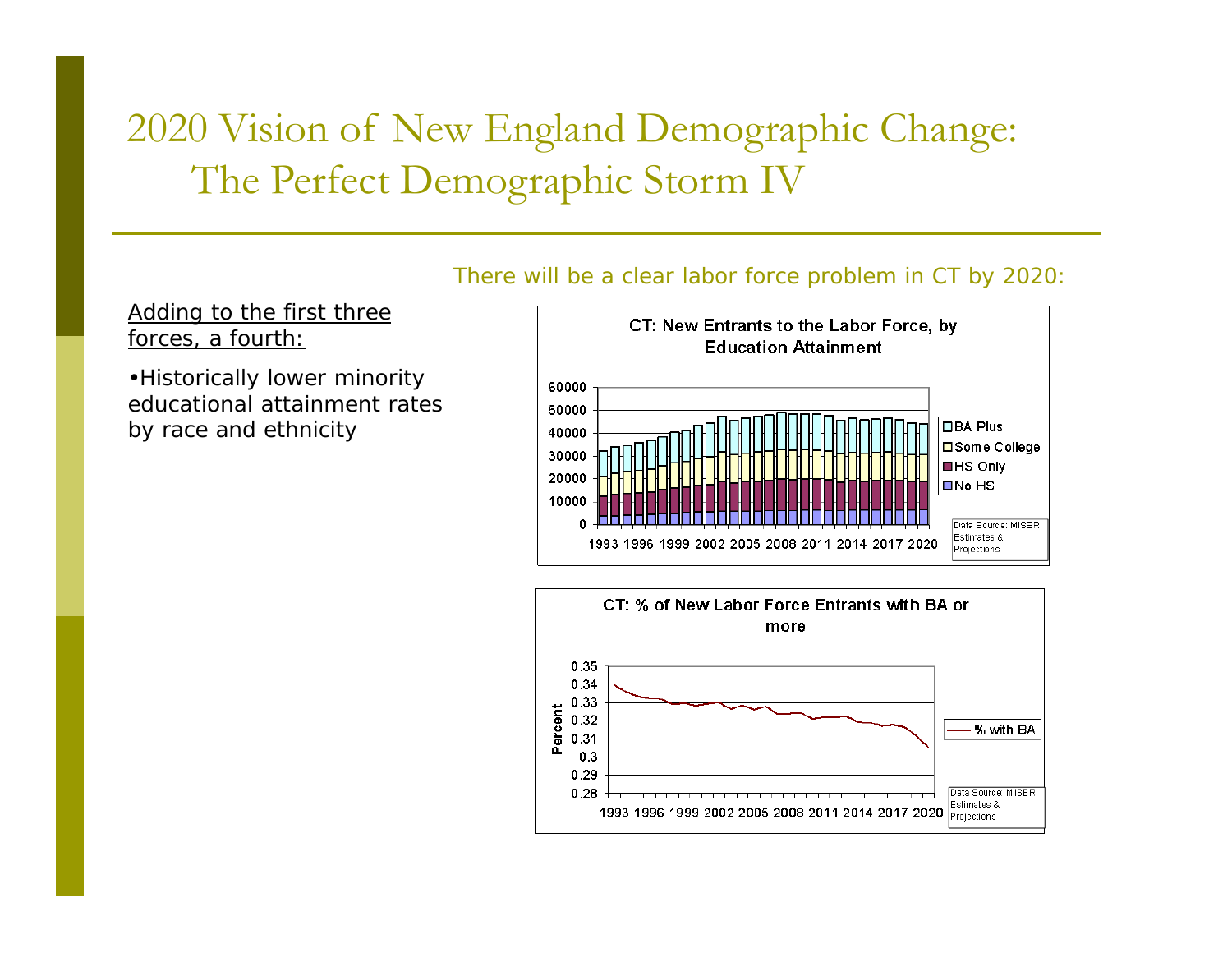#### CT First Steps is the 1<sup>st</sup> Study of its Kind

- 1. Following the Entire Group of 1996 Sophomore CAPT-taking Students through the Five Years After High School, through 2003
- 2. Using Administrative Records, from:
	- a.CAPT exams
	- b.College Board SATs, and student demographic profiles
	- c.National Student Clearinghouse records of enrollment and graduation, and
	- d. For a subset of approximately 15.8% of the cohort who enrolled at a CSU institution, transcript information on remediation, course taking, and grades
- 3. Evaluating:
	- a.The effectiveness of high school testing in predicting student's later success
	- b.The choices students from CT make in attending college, and
	- c.The potential policy implications for the State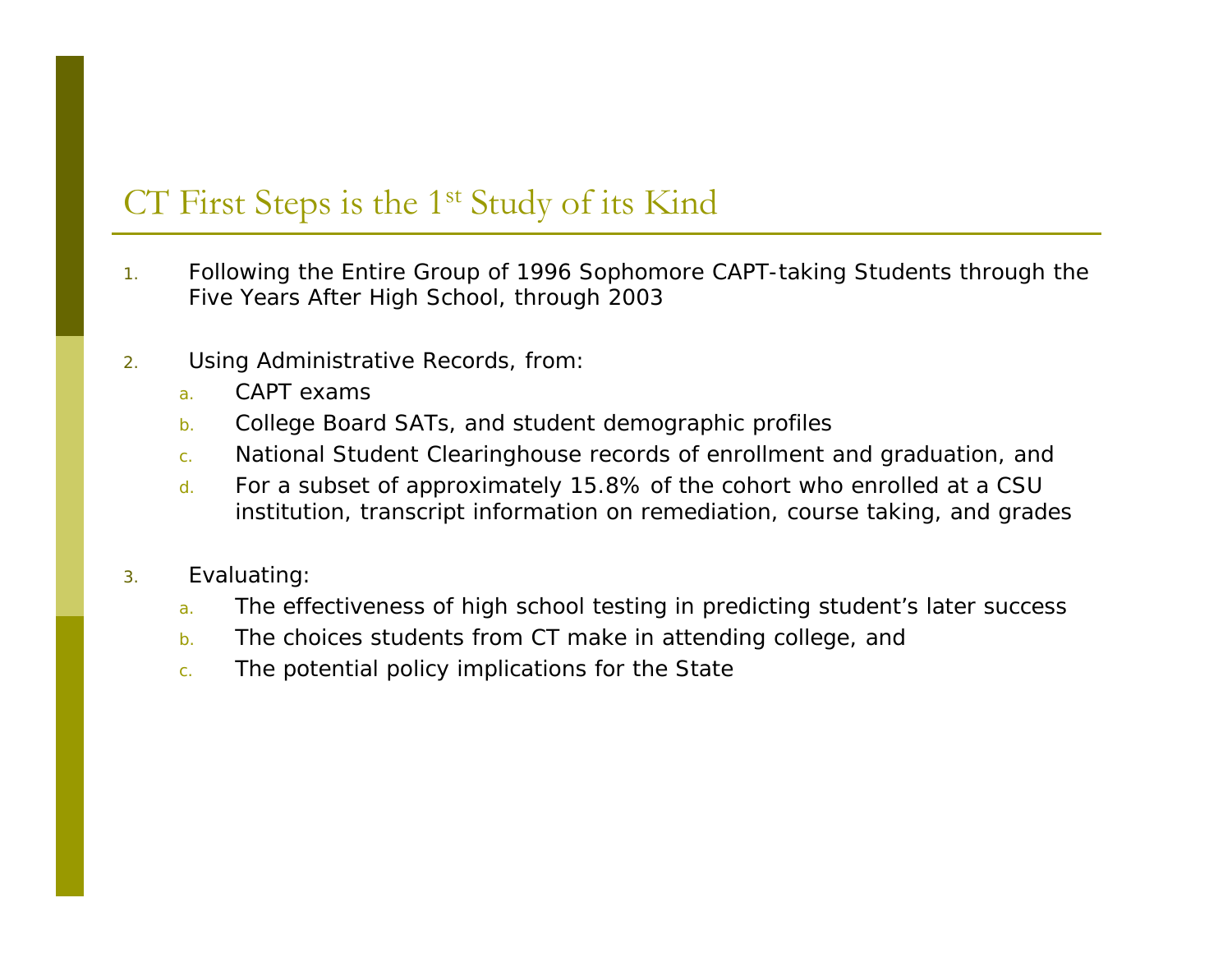#### There are only two conclusions—

#### Conclusion #1: CAPT and SAT are quite different exams

- 1.Correlations between CAPT and SAT are quite small
- 2. There are huge overlaps in the distributions of the two exams, measured by
	- a.The Joint Distribution of the exam scores
	- b.The Distribution of SAT by CAPT score band
- 3. SAT and CAPT show different abilities to predict future success beyond high school, sometimes CAPT predicting better than SAT; sometimes SAT, better than CAPT; and sometimes they are independently useful in predicting specific outcomes
- 4. Therefore, it should not be a question of whether one exam should replace the other or vice versa. More information is better than less. CAPT and SAT provide independently useful information. More study should be given to which exam should be used for different purposes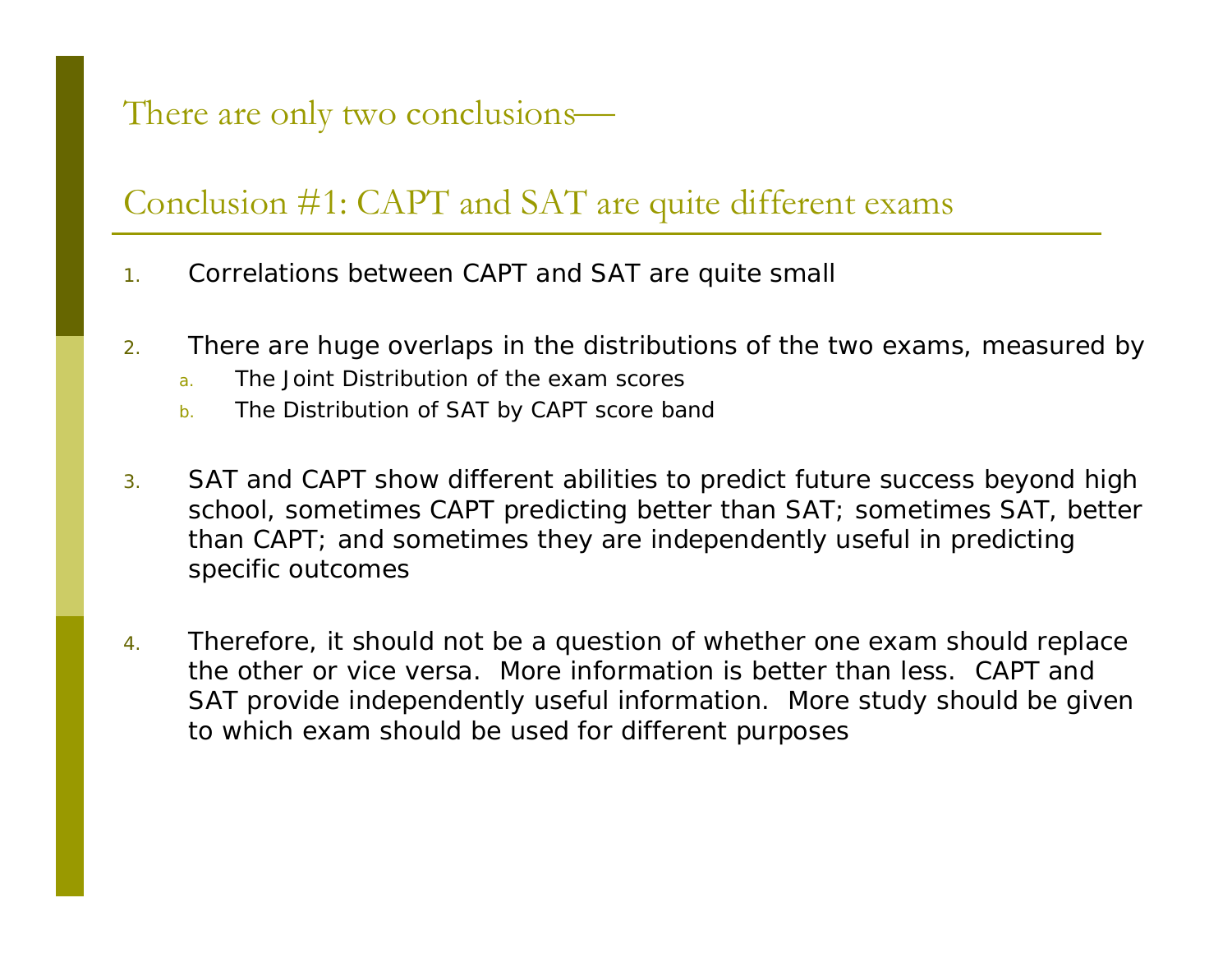### 1. Small Correlations between CAPT and SAT

 $\Box$  Correlations among common elements of the two tests, CAPT and SAT, for the cohort studied are as follows:

|           | CAPT_lit | CAPT_edit | CAPT_math | SAT_v | SAT_m |  |
|-----------|----------|-----------|-----------|-------|-------|--|
| CAPT_lit  |          | .49       |           | .35   |       |  |
| CAPT_edit |          |           |           | .49   |       |  |
| CAPT_math |          |           |           |       | .78   |  |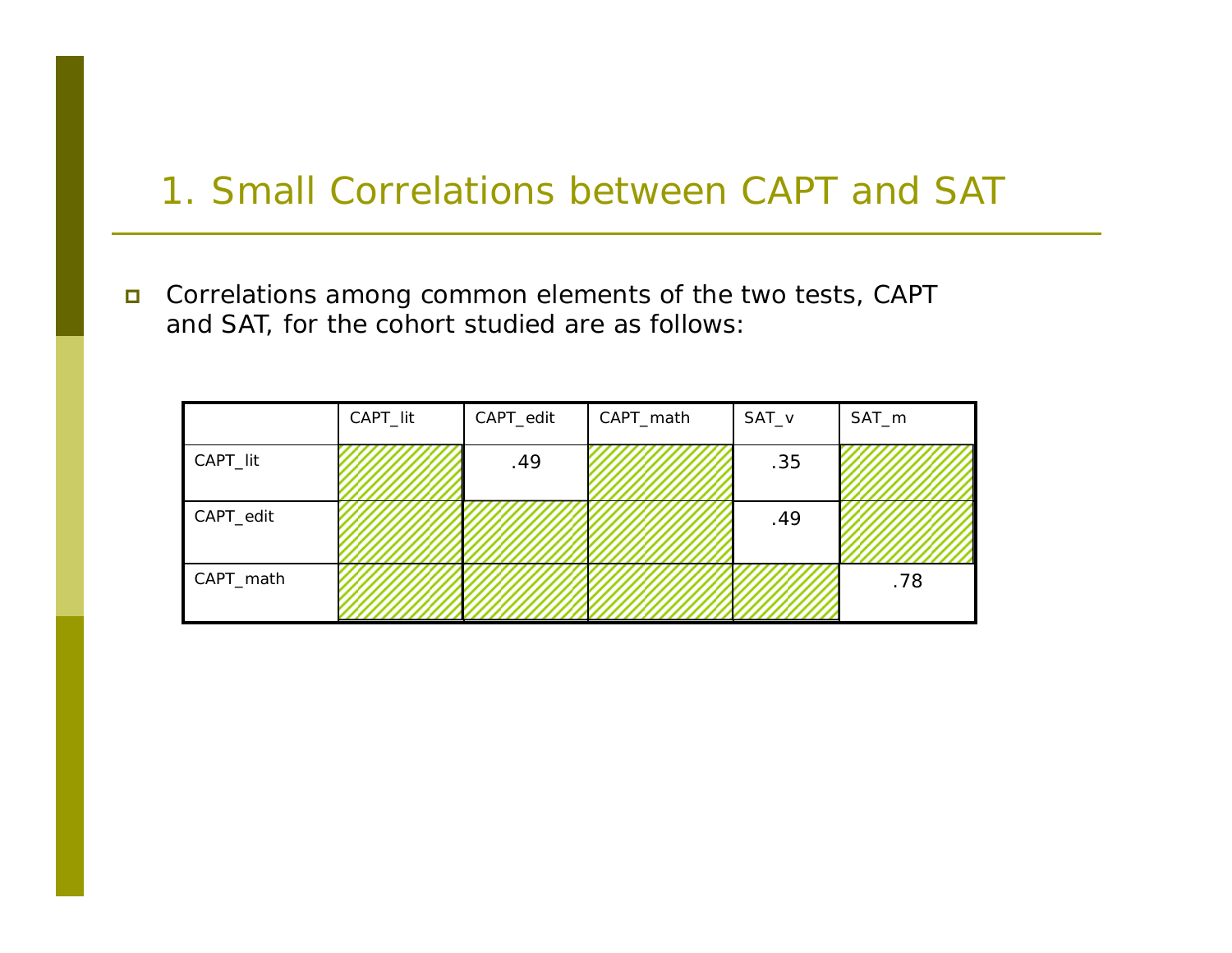# 2.Overlaps between CAPT and SAT a. Joint Distribution of CAPT and SAT

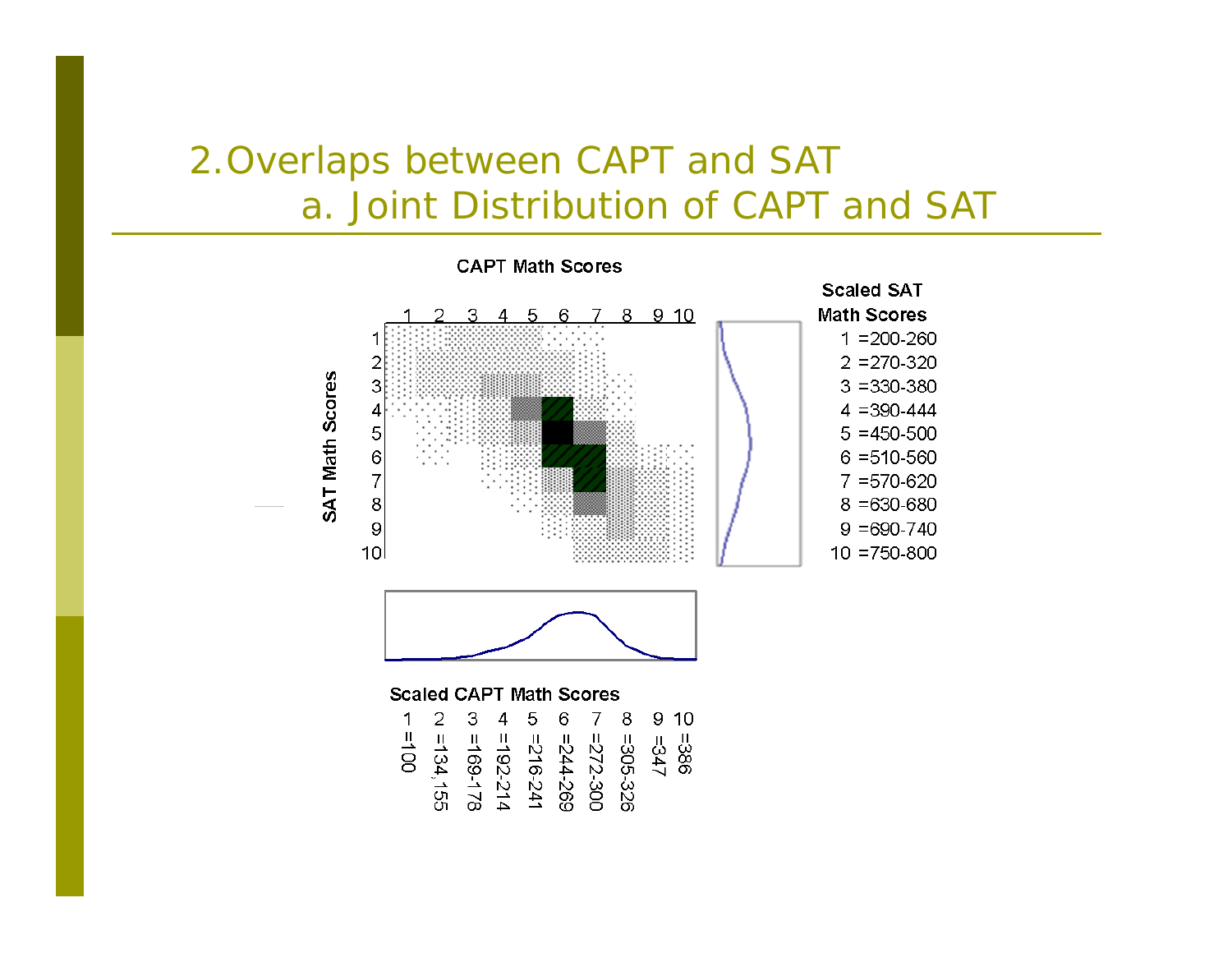# 2.Overlaps between CAPT and SAT b.i. Distribution of SAT by CAPT Math score band

¾A sizeable overlap in SAT by CAPT math score band



"Connecticut Academic Performance Test: Understanding CAPT Results on High School Transcripts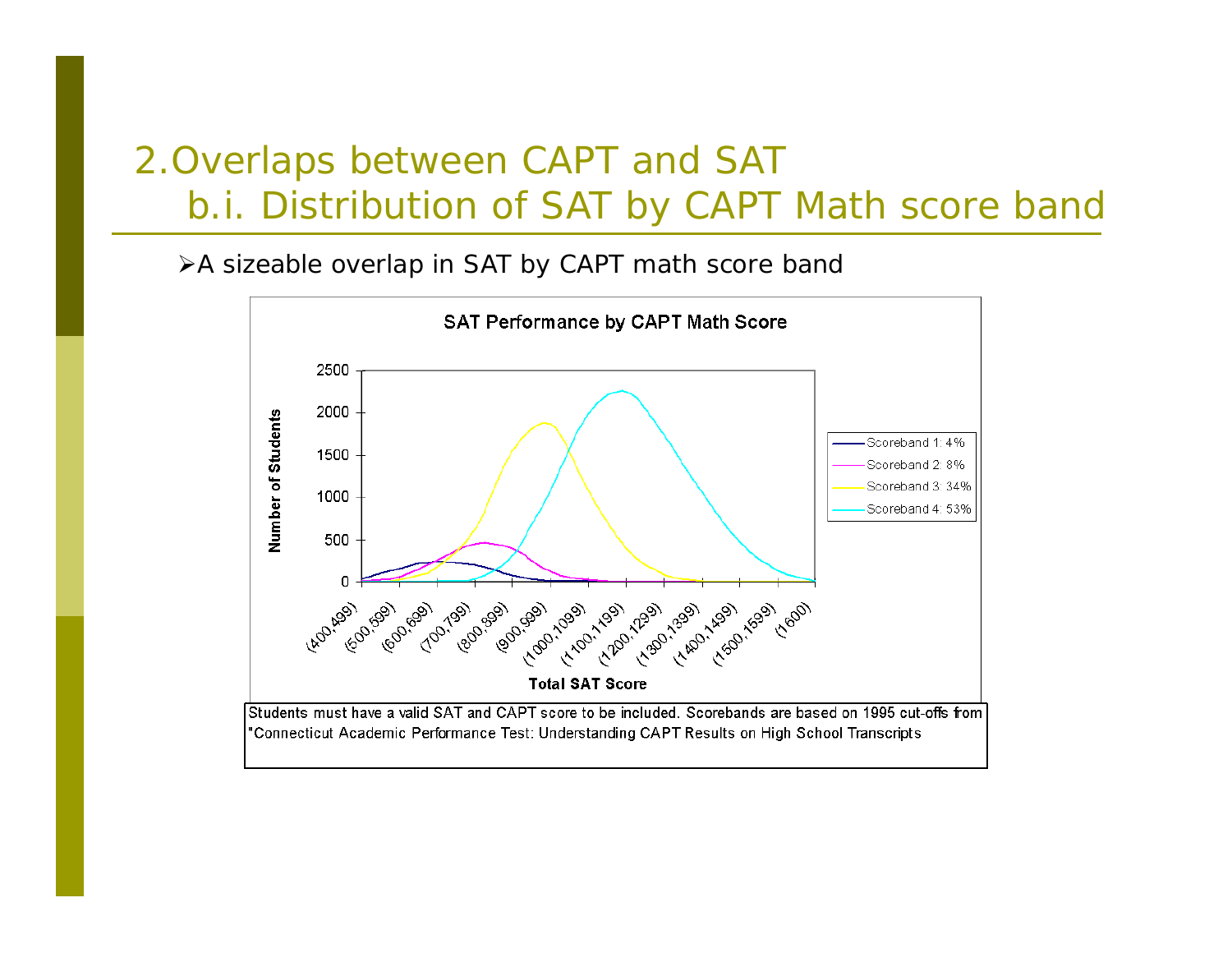# 2.Overlaps between CAPT and SAT b.ii. Distribution of SAT by CAPT Lit score band

¾But larger overlaps in SAT by CAPT literature score band

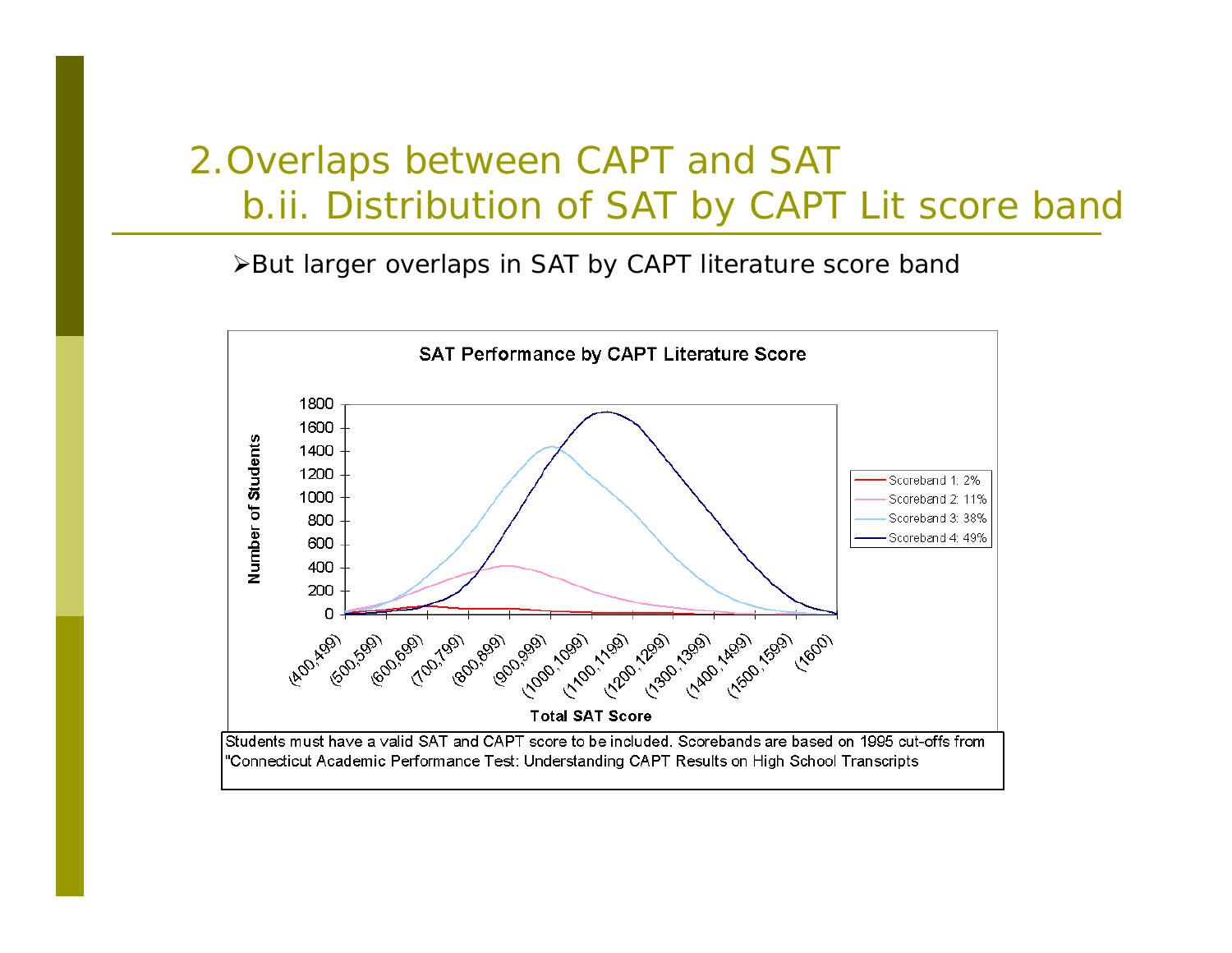# 2.Overlaps between CAPT and SAT b.iii. Distribution of SAT by CAPT Lang Arts score band

¾And the largest overlaps in SAT by CAPT language arts score band

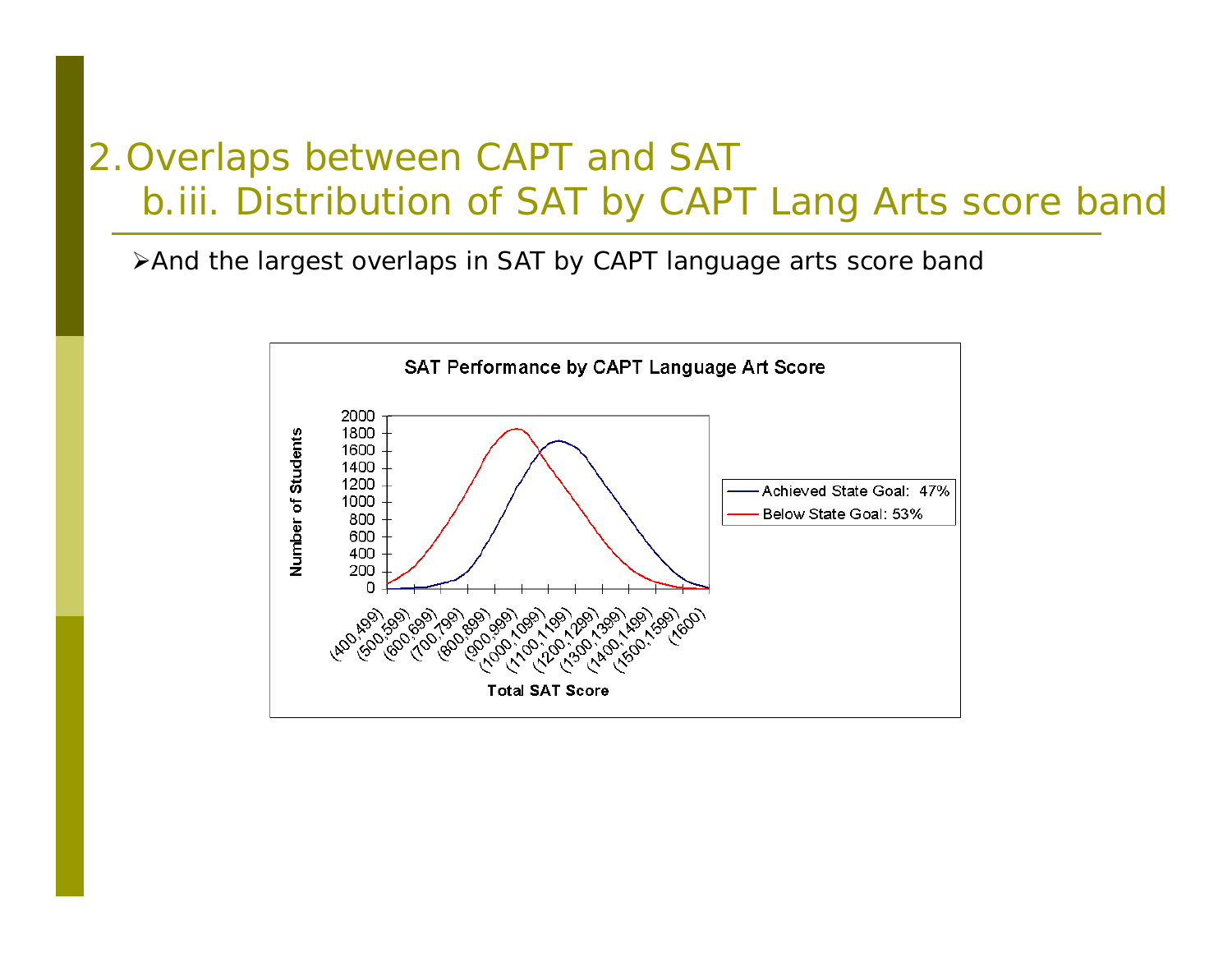#### Differential Predictions of CAPT and SAT of post-high school success

¾For most measures of success, both exams are good, independent predictors

| <b>CAPT</b><br>orientation                      |  | <b>Joint Orientation</b>                                  | <b>SAT</b><br>orientation |    |  |  |  |
|-------------------------------------------------|--|-----------------------------------------------------------|---------------------------|----|--|--|--|
| a. Expressing positive interest in college<br>W |  |                                                           |                           | NA |  |  |  |
|                                                 |  | b. Waiting longer to start college (a negative)           |                           | ₩  |  |  |  |
|                                                 |  | c.i. Taking More English remediation courses (a negative) |                           |    |  |  |  |
|                                                 |  | c.ii. Taking More Math remediation courses (a negative)   |                           |    |  |  |  |
| d. Taking more credits per semester<br>W        |  |                                                           |                           |    |  |  |  |
| W                                               |  | e.i. Passing greater percentage of courses                |                           |    |  |  |  |
| m                                               |  | e.ii. Passing More credits over semesters                 |                           | 躙  |  |  |  |
| m                                               |  | f. Getting higher GPAs in college                         |                           | M  |  |  |  |
| W                                               |  | g. Earning a degree                                       |                           | 嘂  |  |  |  |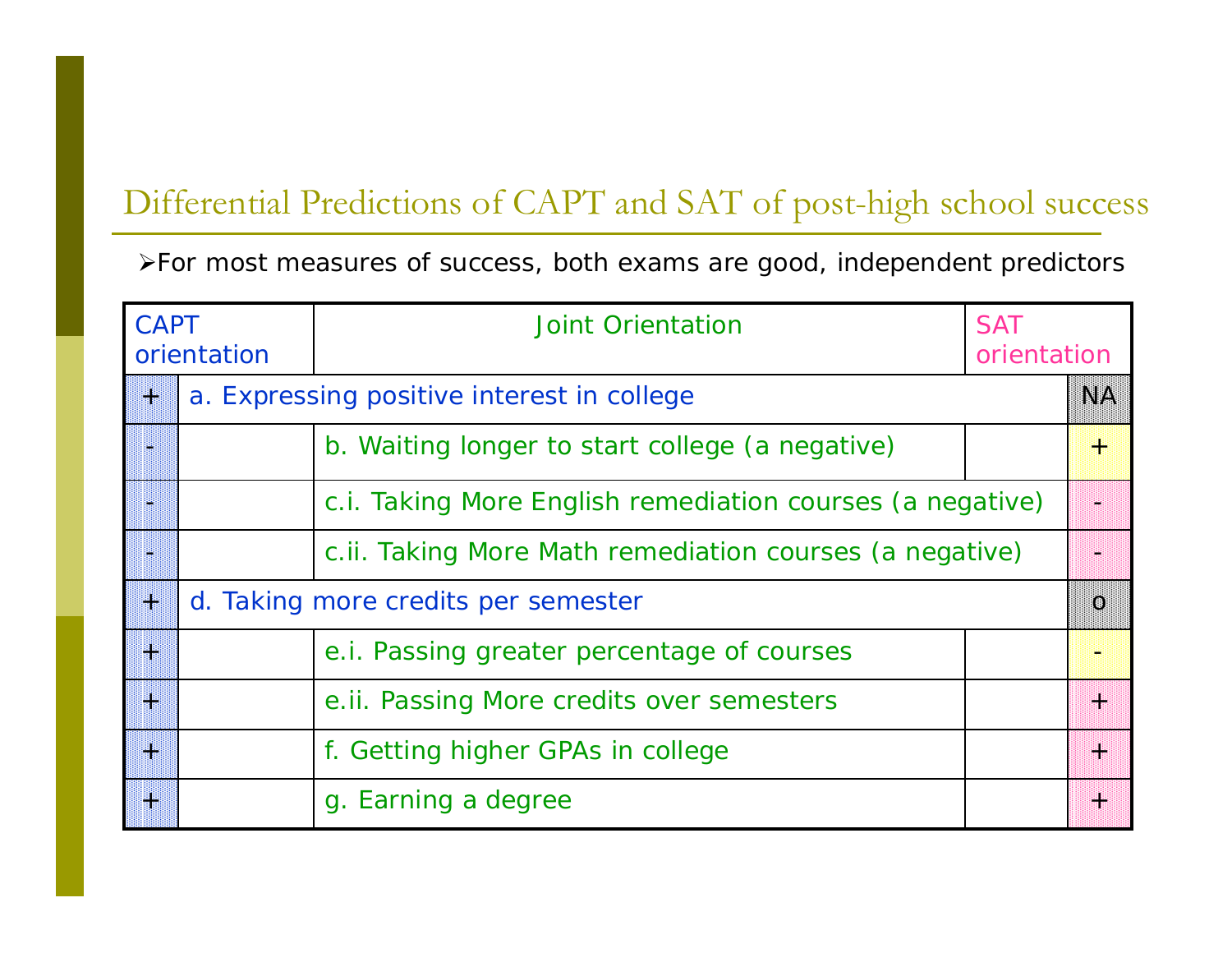3. Differential Predictive Ability of CAPT and SAT a. Expressing positive interest in college

- • SAT cannot be used as a predictor of students' interest in college since "college interest" was defined in our study by students taking SAT.
- • Race and ethnicity and the SES of the student's community have significant effects in a student's ultimate interest in college.
- • Females would seem to have a lower probability of interest in college, but this result disappears after considering the positive effect that higher female test scores have on female enrollment.
- •These variables explain nearly 16% of the variance in student interest in College. Such explanation is excellent for a data base as broad and diverse as the one being used.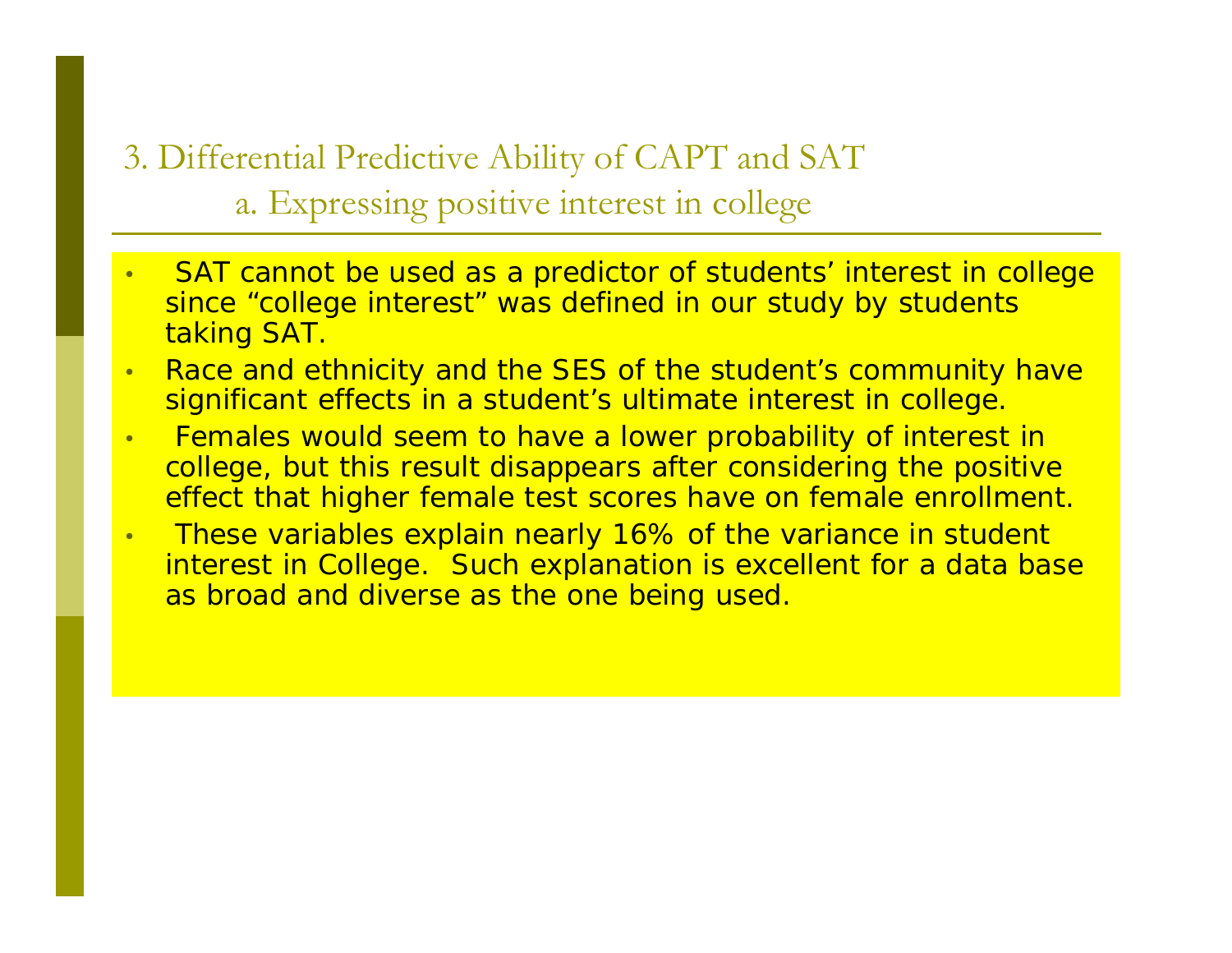3. Differential Predictive Ability of CAPT and SAT b. Waiting longer to start college

- • Both SAT exams seem to be good predictors of the wait to get into college. But higher verbal SAT scores lead to longer waits before entering college, after considering math SAT scores. Higher verbal scores by themselves, however, like math scores do indeed shorten the wait.
- • The decision to enroll in two year programs significantly lengthens the wait to start school, most likely because of the financial burdens so concomitant on students making the two year choice.
- • Students with higher GPA's start more quickly than those with lower; and other than Asian students, racial and ethnic minorities take longer to start even after considering higher enrollments in two year college programs.
- • Income per se does not seem to have its own direct effect on waiting time to start college.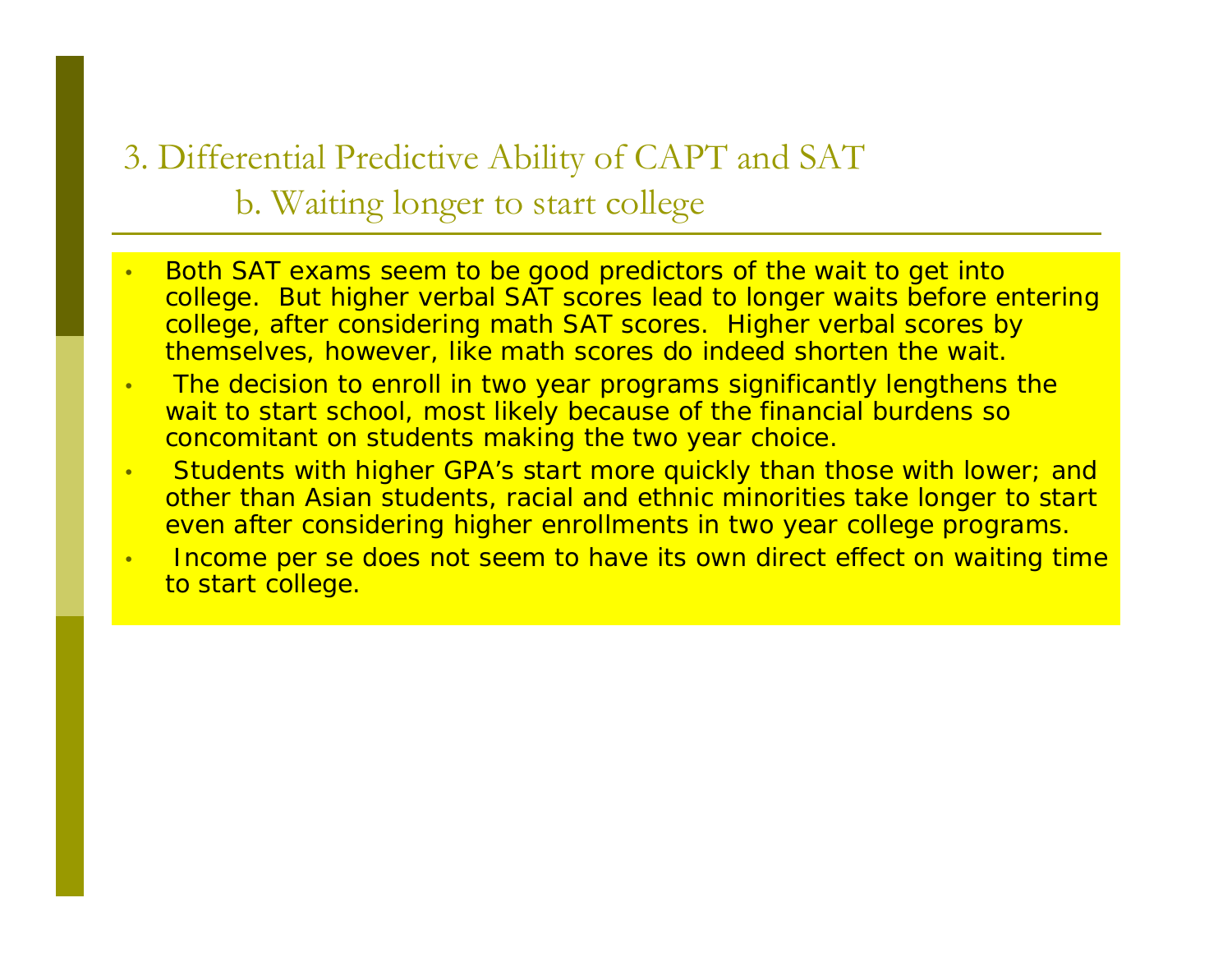## 3. Differential Predictive Ability of CAPT and SAT c.i. Taking More English remediation courses

 $\epsilon$  Remedial English taking is best predicted by considering separate and independent SAT and CAPT test results of students. As might be expected, all other possible explanations, after considering SAT and CAPT expected, all other possible explanations, after considering SAT and CAPT<br>tests – income, student's community SES, race/ethnicity and even HS GPA have no contribution to the explanation of who takes remedial work, and how much of it.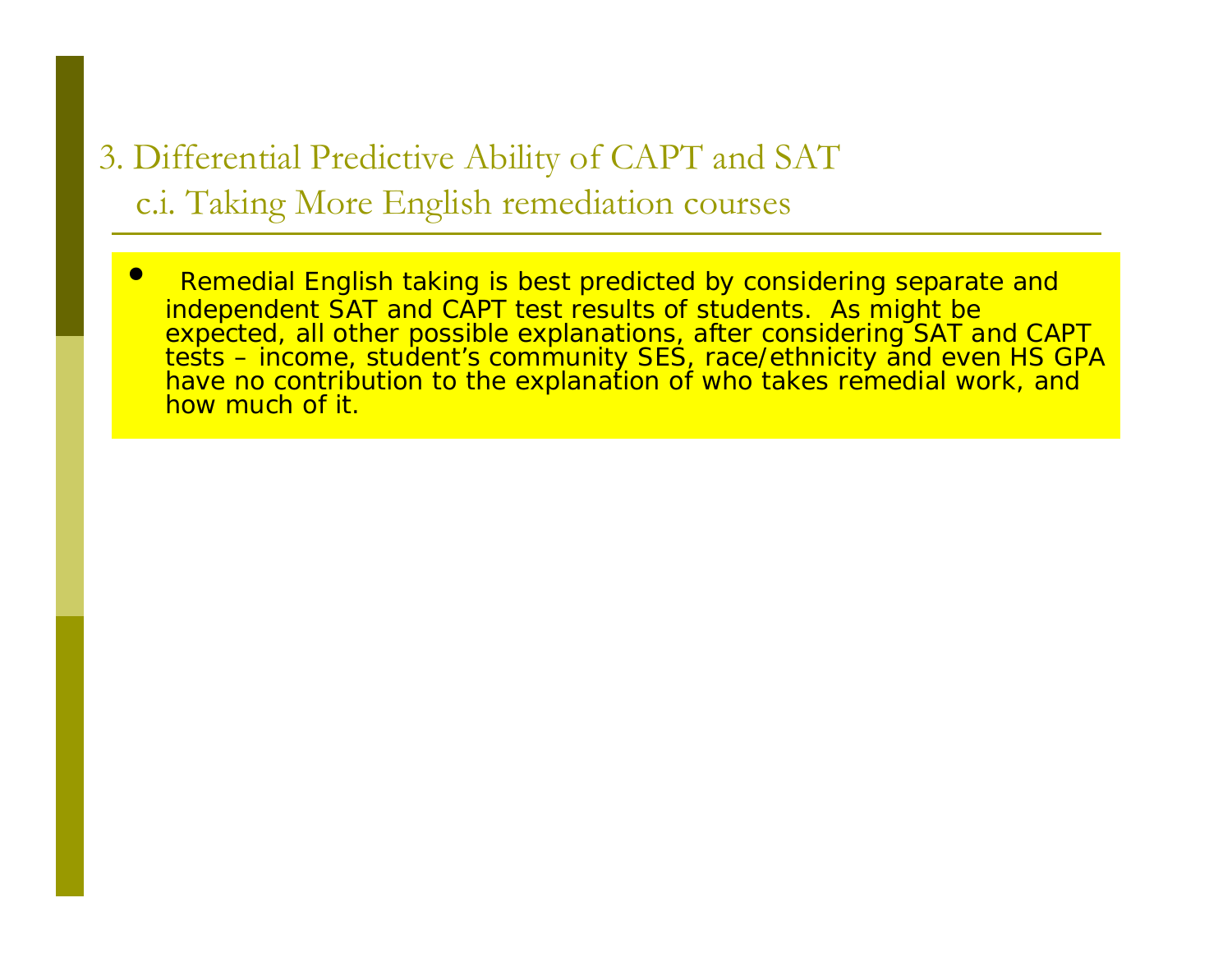### 3. Differential Predictive Ability of CAPT and SAT c.ii. Taking More Mathematics remediation courses

- $\Box$  Remedial math taking is more explicable than is remedial English taking, although there would seem to be a reasonable opportunity to narrow the unexplained variance in both math and English remediation (i.e., who takes remedial coursework, how much and why). This might be accomplished by making more uniform the institutional requirements of when to force remedial classes. Further, since both SAT and CAPT test results are available while the student is still in high school, there is ample lead time to begin remediation much earlier than in College.
- $\Box$  Taking remedial math seems, as English also did, to depend separately on both CAPT and SAT math exam scores. However, unlike English, remedial math seems to be taken less often by African American students and by those with high family incomes.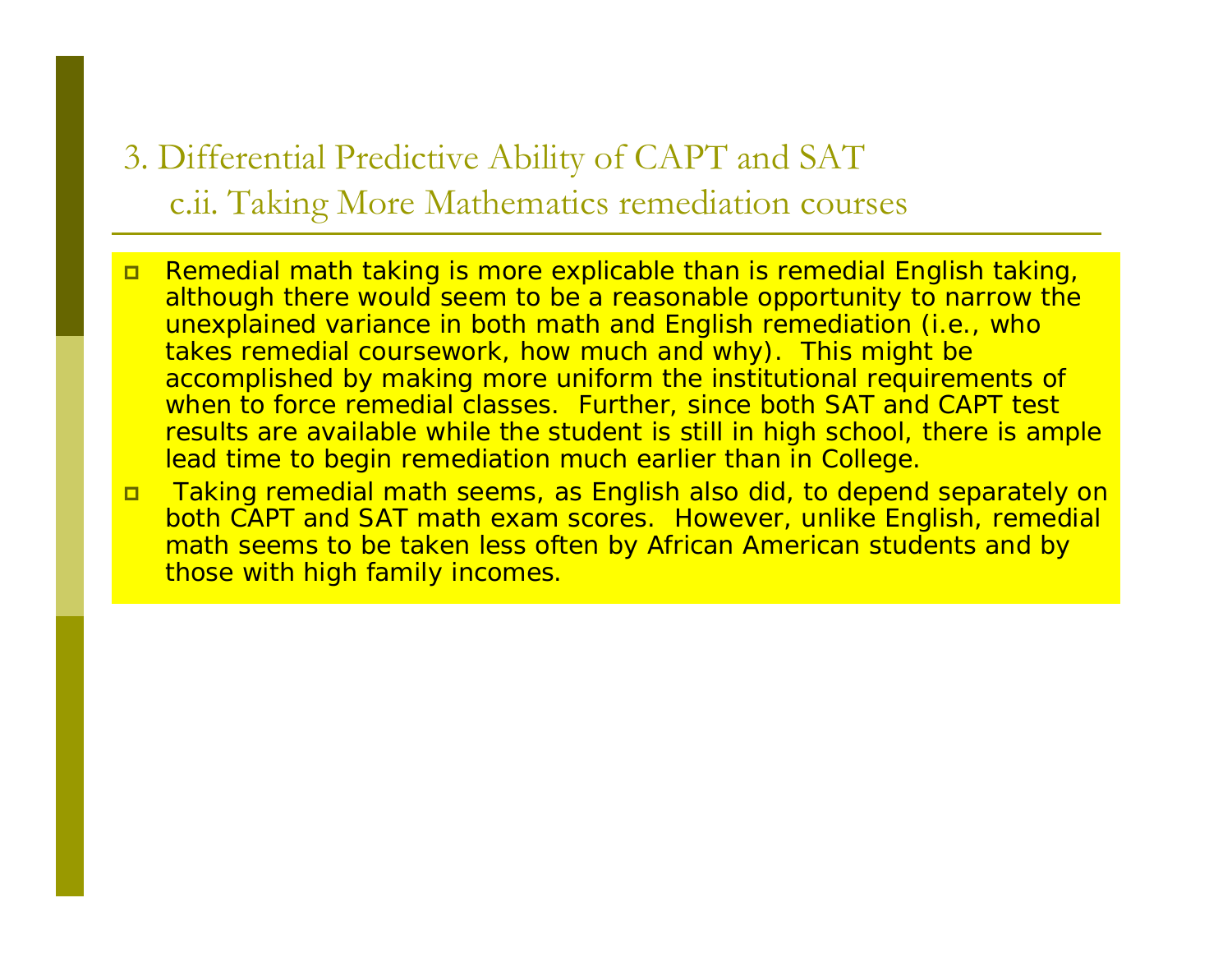3. Differential Predictive Ability of CAPT and SAT d. Taking More Credits per Semester

- $\Box$  The variable considered to represent credit taking was calculated as a complex function of credits-per-semester/max credits-per-semester, spreading the variable's variance, while still leaving a relatively simple interpretation of the coefficients of the variables
- $\Box$  Positive coefficients on CAPT English components and on income and HS GPA all imply that higher values of these variables enhance the likelihood that a student will take more credits per semester. SAT verbal scores are substitutable for CAPT literature and editing scores, but they are not as strongly predictive as SAT scores. This is one of the success measures in which when used together, the different tests seem to negate one another.
- $\Box$  African-American students of all the racial/ethnic minorities seem to take fewer credits per semester than would be expected given their CAPT<br>scores, income and HS GPA. Hispanic students also seem marginally likely to take fewer courses (but this shows up only when using SAT and not CAPT scores to standardize ability coming from high school.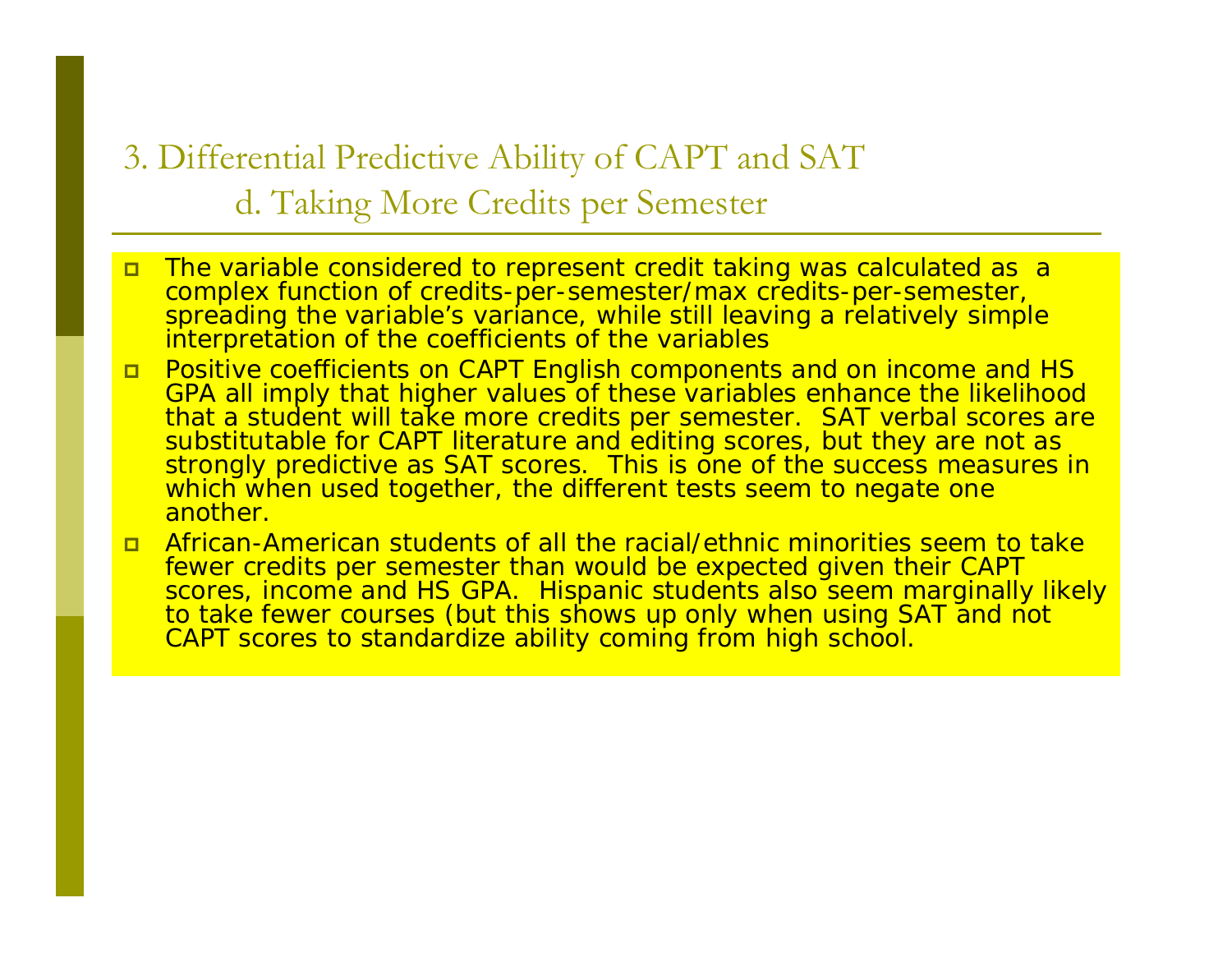## 3. Differential Predictive Ability of CAPT and SAT d. Taking More Credits per Semester

- • All five SAT and CAPT test scores appear to be important, independent explanations of students' rates of course passing. But of the tests only CAPT predicts a higher pass rate; higher SAT scores, paradoxically, seem to predict lower pass rates.
- • Using only SAT scores, without considering CAPT scores, does not seem to affect the adverse relation between higher SAT scores and pass rates.
- • There is no clear explanation of why all test scores are simultaneously significant nor of why the SAT had negative results. This deserves more research.
- • Higher HS GPA's, as expected, significantly boost the percent of course work passed.
- • Racial and ethnic minority students pass fewer courses than grades and HS GPA would predict them to pass.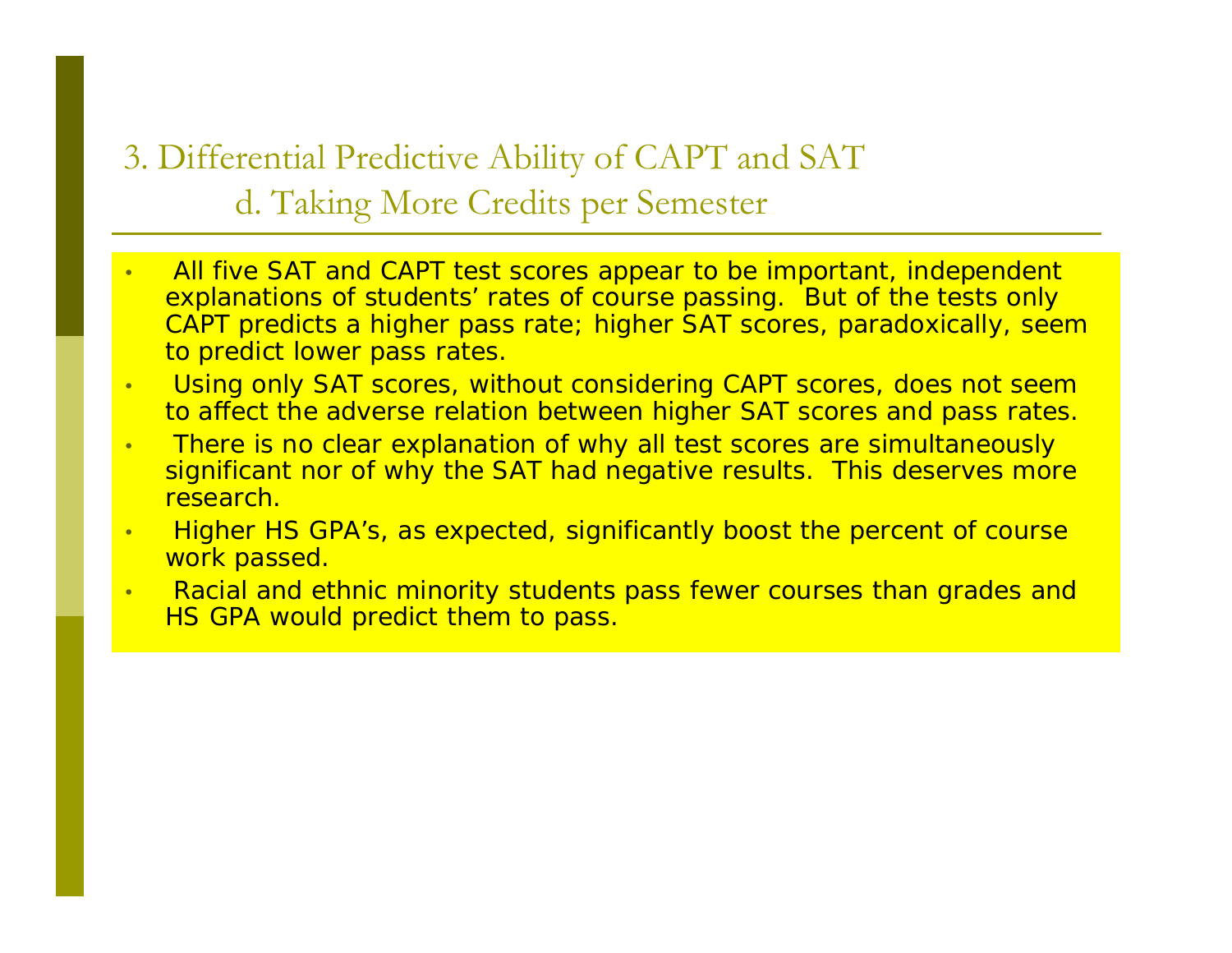# 3. Differential Predictive Ability of CAPT and SAT e.ii. Passing More Credits by Semester vs. SAT Total



This graph, and the following four, show the cumulative credits earned by students by semesters since their first enrollment.

The students are segmented by score level on the exam pertinent to each graph, here by total SAT score on both math and verbal components.

The lines for all graphs show that higher scoring on exams lead to greater

accumulation of credits over time, consistent with the student being better prepared. The table at the bottom shows the number of students left at each semester, through eight semesters, in a potential career. The cohort does not stay, either because of attrition or transfer into another collegiate institution. Note that it is not always the best scoring segment that has the highest institutional retention rate.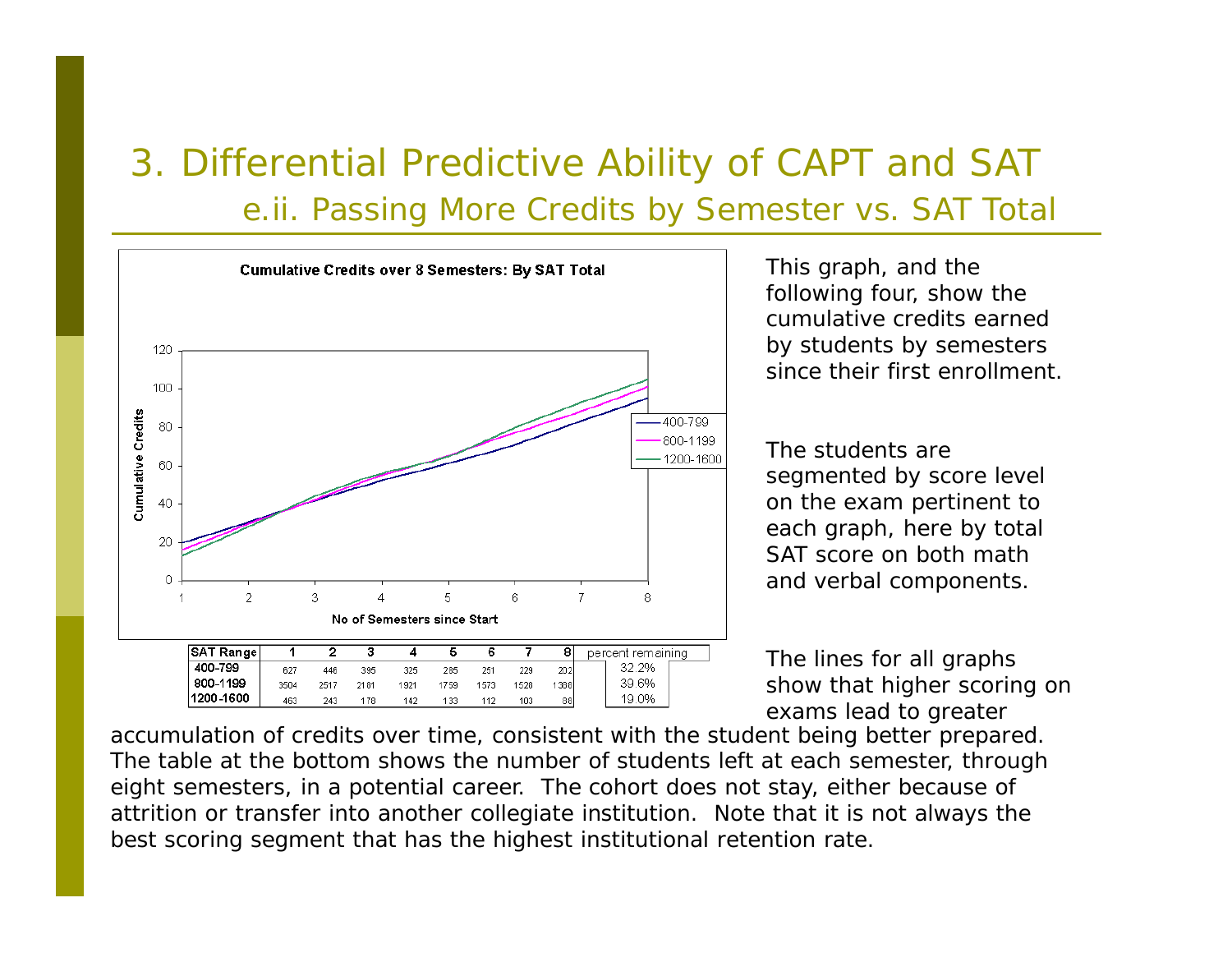# 3. Differential Predictive Ability of CAPT and SAT e.ii. Passing More Credits by Semester vs. SAT Components



Differences in accumulated credits over 8 semesters appear to be bigger for differences in Verbal than in Math SAT exams, but as will show on the next two slides, smaller than for comparable CAPT subject tests.

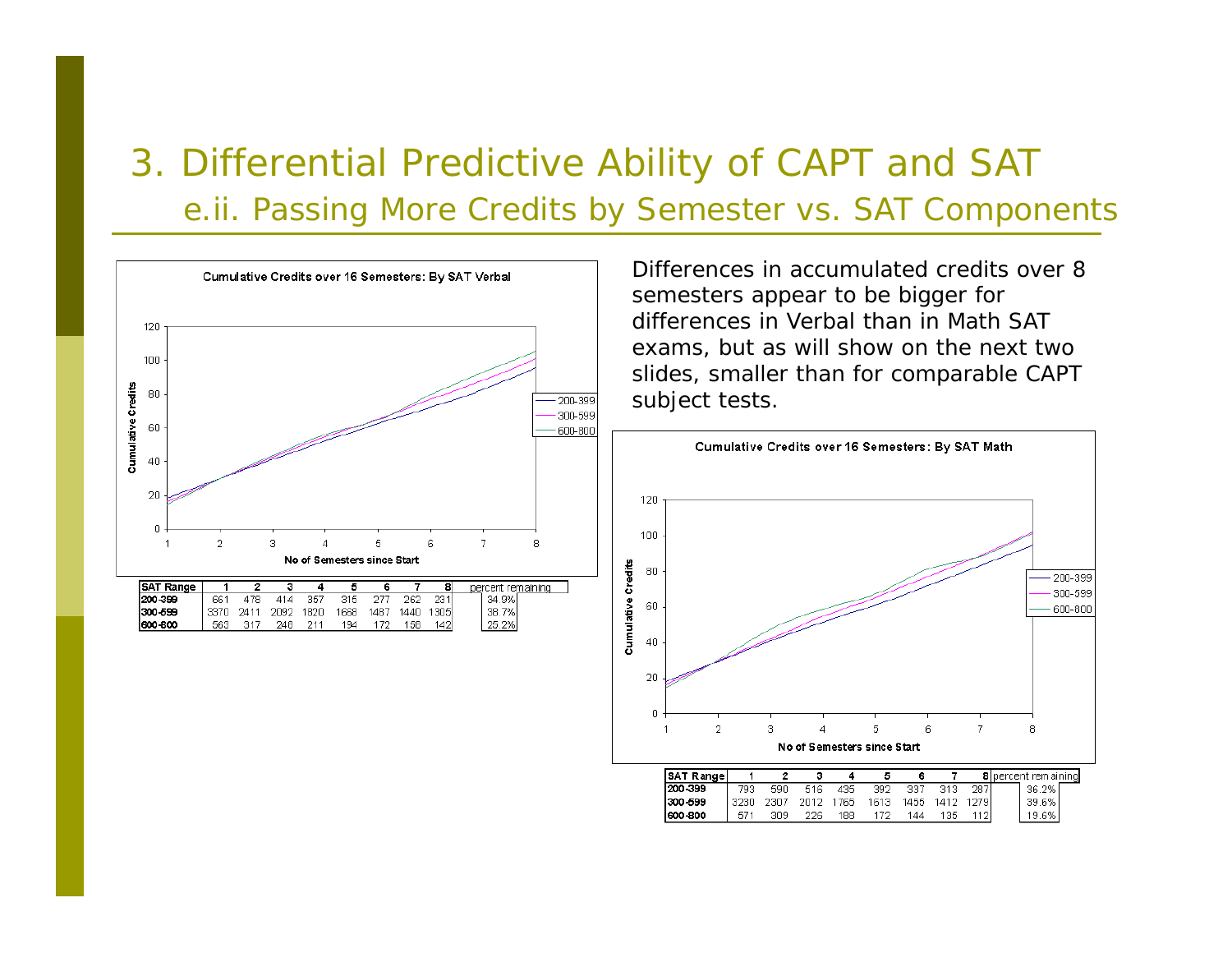# 3. Differential Predictive Ability of CAPT and SAT e.ii. Passing More Credits by Semester vs. CAPT English



Differences in accumulated credits over 8 semesters are very large, 20.5 for CAPT literature and 20.7 for CAPT editing, implying nearly a year of difference in progress between those scoring at top and bottom CAPT scores.



| <b>Band/Sernester</b> |      |      |      |       |      |     |     |       | 8 % remaining |
|-----------------------|------|------|------|-------|------|-----|-----|-------|---------------|
| <b>Band 1: 20-49</b>  | 98   | 65   | 54   | 43    | 38   | 24  | າາ  |       | 7.3%          |
| <b>Band 2: 50-64</b>  | 625  | 465  | 388  | 327   | 297  | 269 | 248 | 2141  | 34.2%         |
| Band 3: 65-82         | 2166 | 1538 | 1317 | 1134  | 1035 | 910 | 867 | 7781. | 35.9%         |
| Band 4: 83-120        | 2186 | 1456 | 1265 | l 1N2 | 997  | 896 | 862 | 7821  | 35.8%         |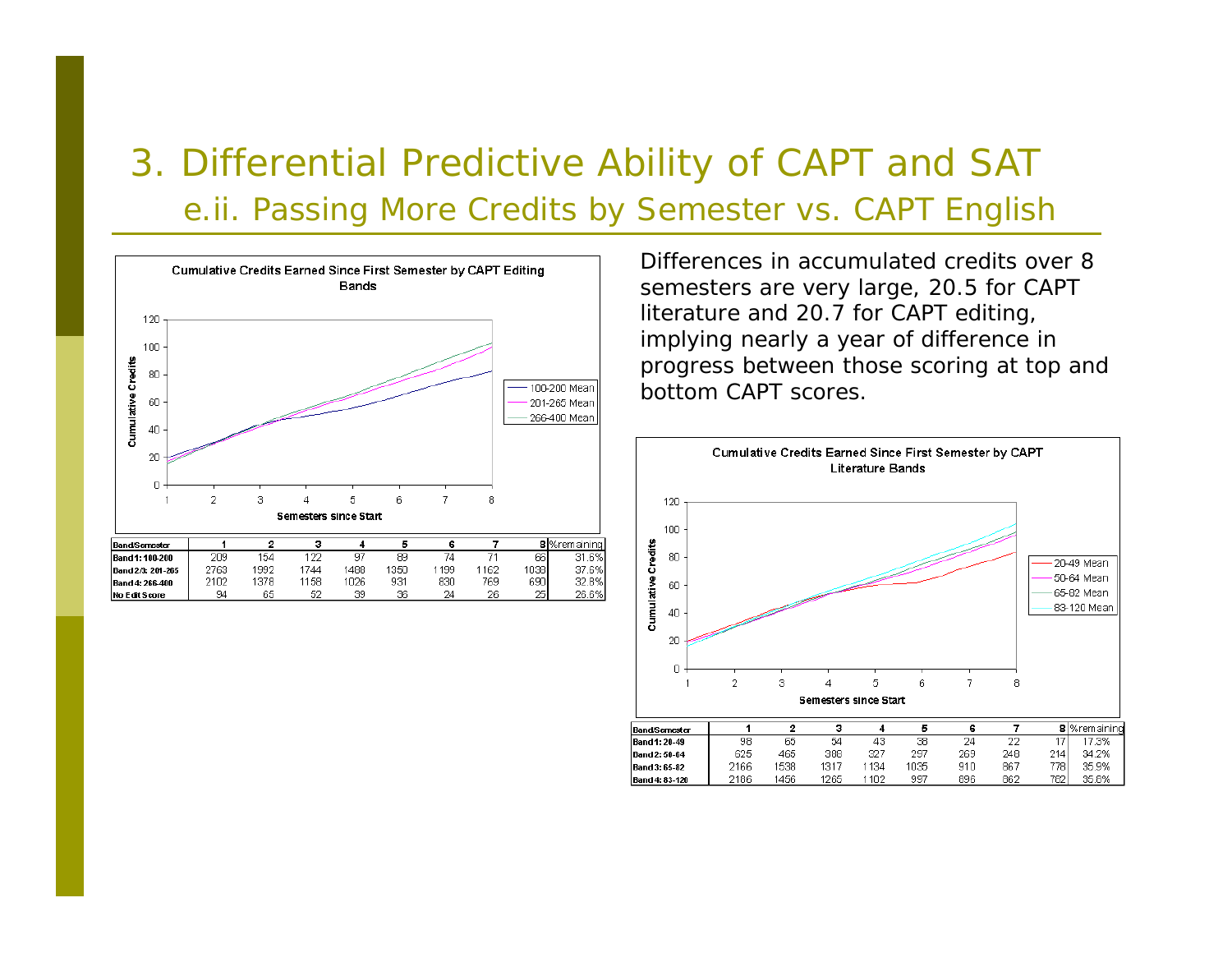# 3. Differential Predictive Ability of CAPT and SAT e.ii. Passing More Credits by Semester vs. CAPT Math



Differences in progress over 8 semesters by those scoring well compared to those scoring poorly on CAPT Math are as expected those with higher scores progress more quickly; but the differences in progress are half as large for high and low CAPT Math scorers as for high and low CAPT English scorers.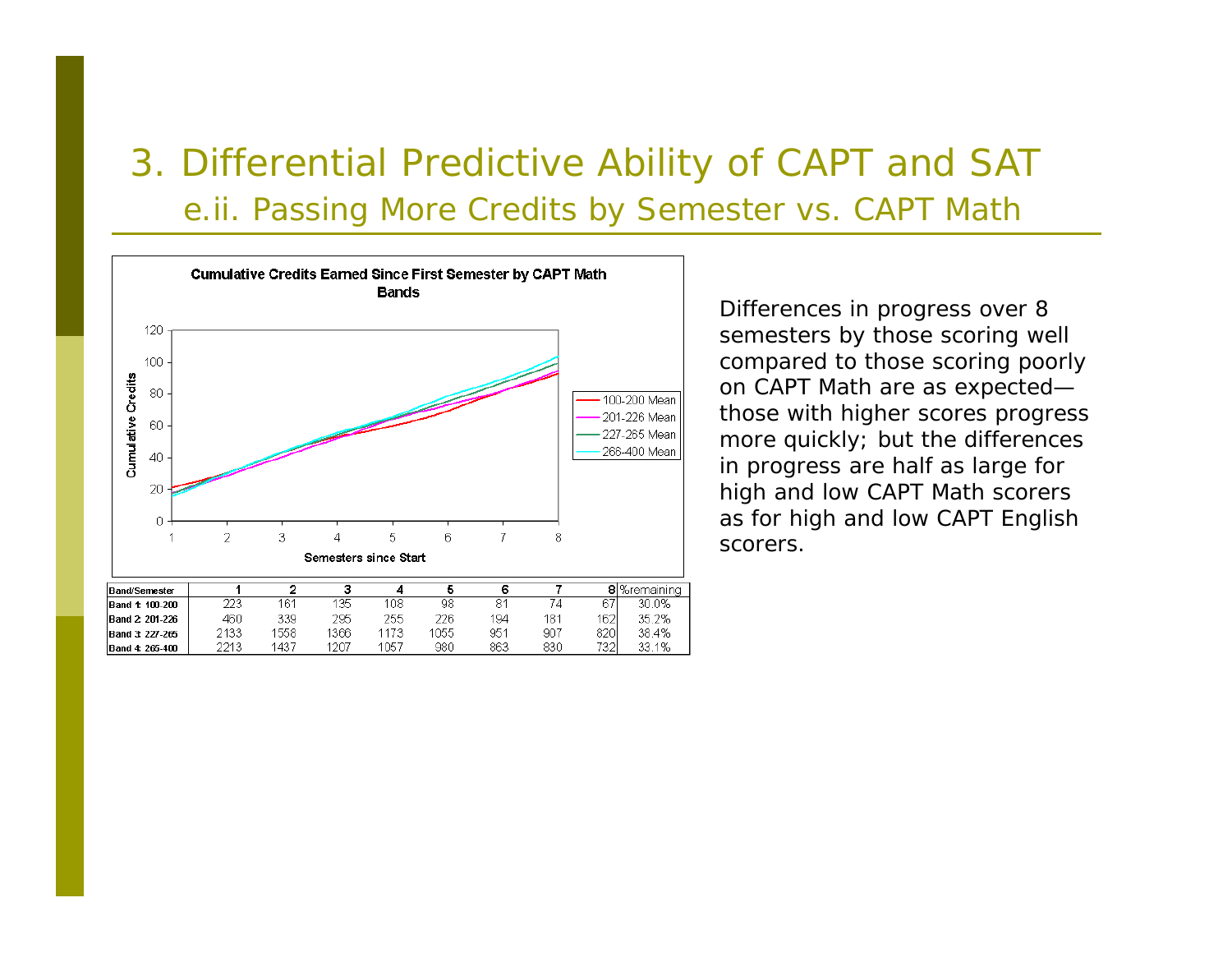3. Differential Predictive Ability of CAPT and SAT f. Getting Higher GPAs in College

- • Surprisingly, Students' GPA's are explained by both SAT and CAPT English exams at the same time, suggesting that one exam does not simply substitute for the other. This result does not hold, however, when considering the math components of SAT and CAPT. In fact, there is little residual explanatory power of the one math exam once having considered the other of the math exams. That is, when both math exams are used, neither is significant; but when only one is used in the regression, it is significant—regardless of which is included.
- •Income and HS GPA have the expected positive effect on College GPA.
- • Women produce lower GPA's after taking into consideration their exam scores.
- •Community SES seems to have only marginal effects.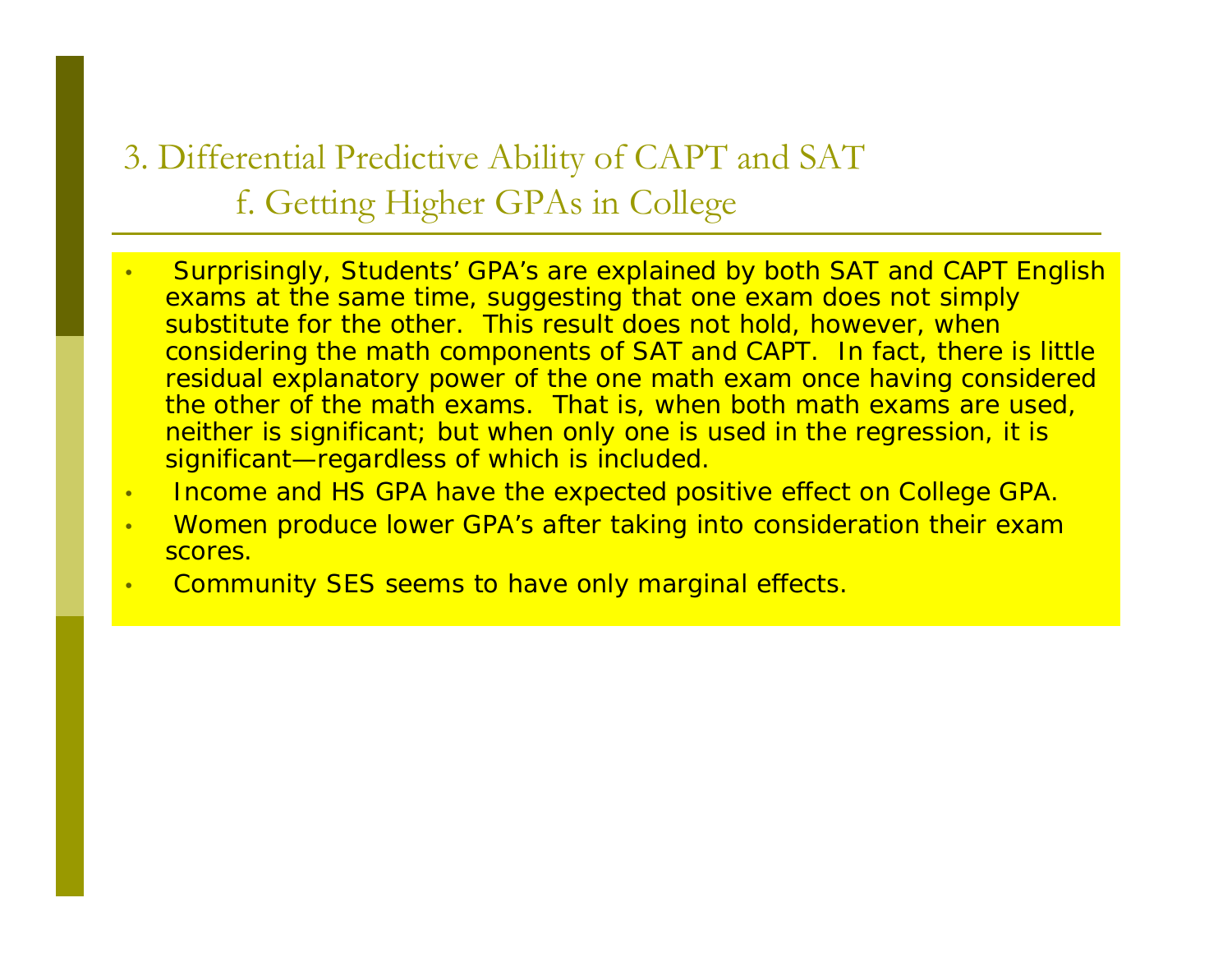## 3. Differential Predictive Ability of CAPT and SAT g.i. Earning a Degree, if initially attending a 2 Yr School

- •Can't use SAT outcomes, largely because 2yr enrollees do not take SAT
- • Poorer performance of Hispanic and "Other" race/ethnic students are largely explained by low income, sufficiently so that there is no noticeable differences between them and other groups once income of students is taken into consideration
- • Of CAPT exam components, only the Literature exam explains differences in 2 year graduation rates
- • HS GPA is highly explanatory of higher graduation rates of 2-year program starters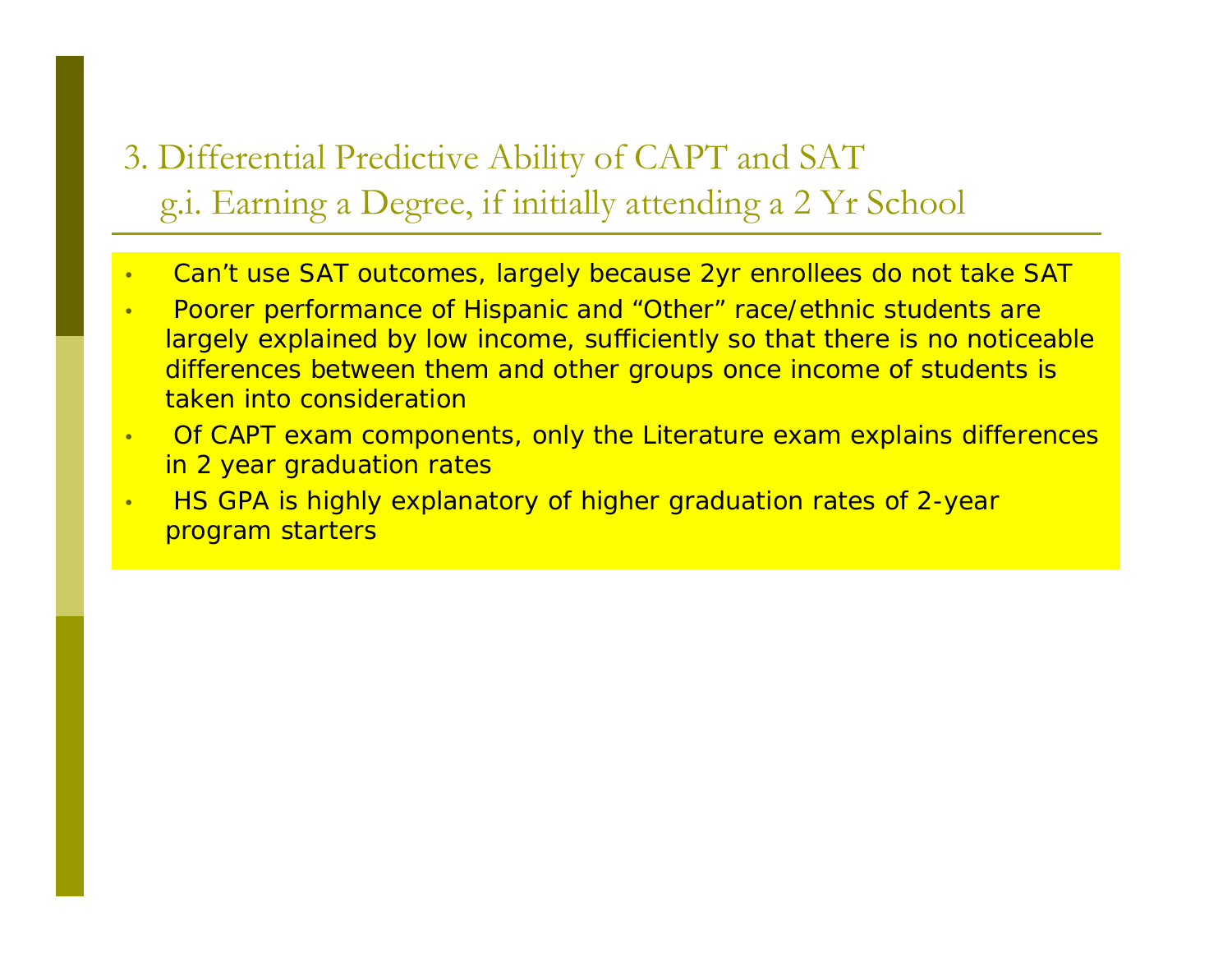3. Differential Predictive Ability of CAPT and SAT g.ii. Earning any Degree, Regardless of Start

- • We can explain 50% more of the individual variation in graduation rates for 4-yr entrants than we could for 2-yr entrants.
- • SAT math and CAPT literature seemed to be the most powerful in explaining graduation, both implying that higher scores lead to higher probabilities of graduating.
- • Higher SES of the student's community and higher income of the student's family are both positively related to higher graduation probabilities.
- • Those with higher HS GPA's have higher graduation probabilities. This variable is the most powerful in predicting 2-yr program graduation
- • Women have lower graduation probabilities, after considering their SAT and CAPT scores—which, other things constant, make them more likely to complete their degrees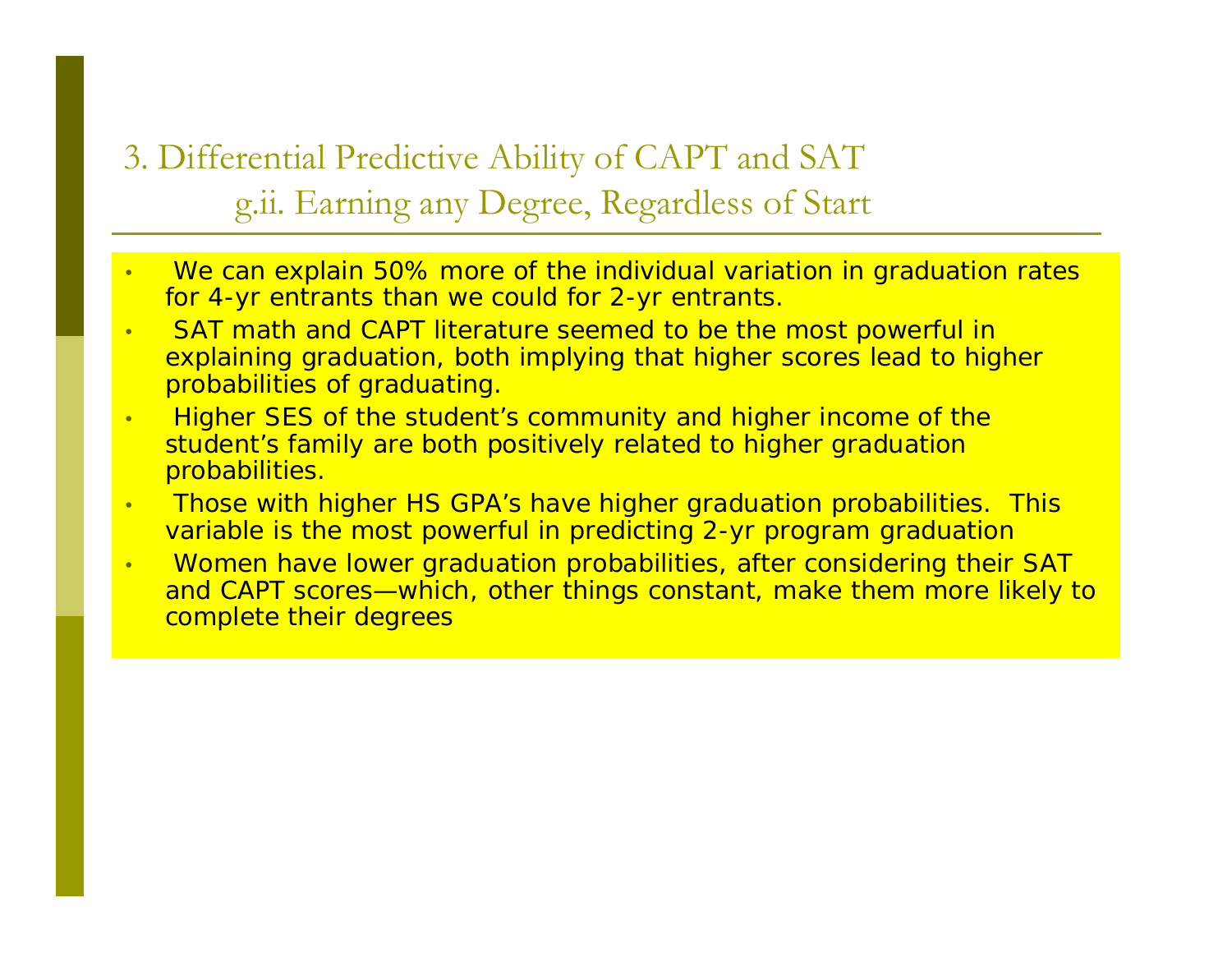## Conclusion #2: Connecticut Needs an Integrated Education— Labor Policy to Create Crucial Workforce Development

- 1. Of Connecticut high school students going to college:
	- a.More than half go out-of-State to college,
	- b.All go to a panoply of colleges and
	- c.Few go to or graduate from CT private colleges
- 2. The public institutions seem to act as an integrated unit,
	- a.doing what most expect of the various levels, and
	- b.graduating reasonable proportions of their students
- 3. There is a significant brain drain from Connecticut because
	- a. There is too large a portion of the "bright kids" who don't go on to any college after high school, and
	- b.For those who do, all too often, the brightest go out of State for college
- 4.Strategies would utilize the public system more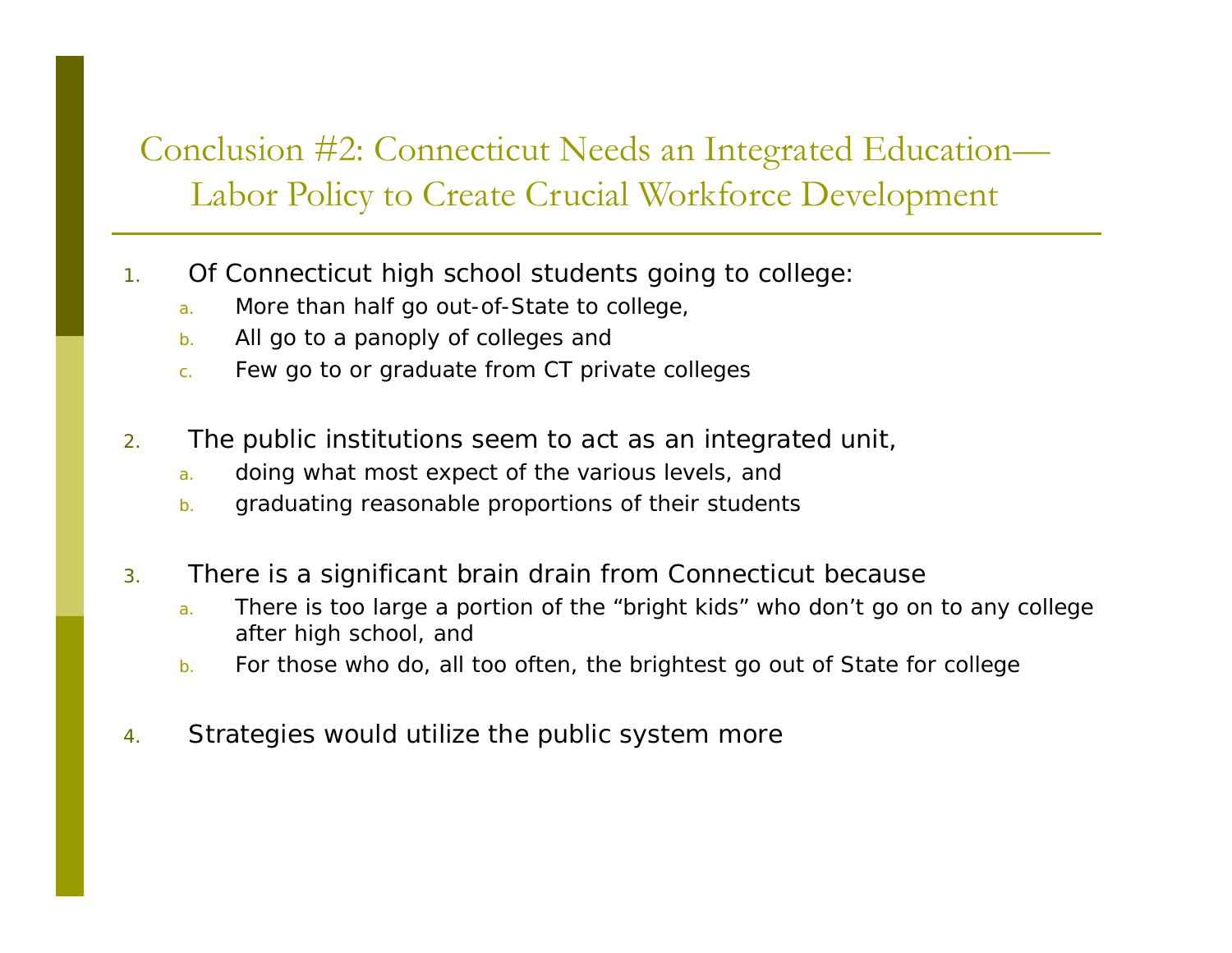# 1.Connecticut high school students going to college a. More than half go out-of-State for college

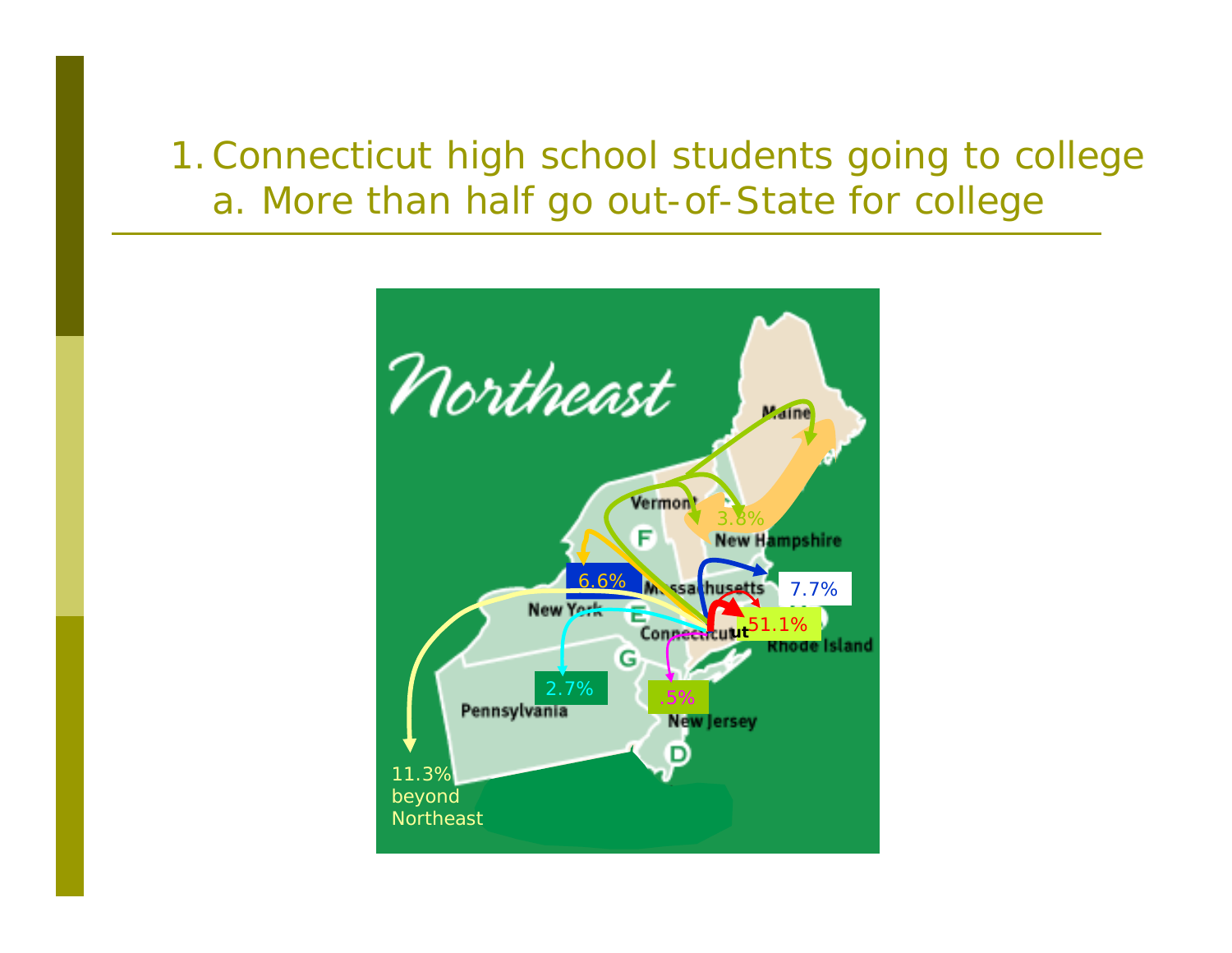# 1.Connecticut high school students going to college c.i. Few go to private higher educational segments

#### NSC Record of First School Attended, Recoded to NMEF Segments by MISER

|                                                        | By Numbers of Students |       | By Percentage of Students |              |       |         |        |
|--------------------------------------------------------|------------------------|-------|---------------------------|--------------|-------|---------|--------|
| 4 Yr Highly Selective Private Colleges                 | 145                    |       |                           | 0.7%         |       |         |        |
| 4 Yr Selective Private Colleges                        | 1,222                  |       |                           | 5.7%         |       |         |        |
| 2 Yr Private Junior Colleges                           | 164                    |       |                           | 0.8%         |       |         |        |
| Subtotal Private Institutions                          |                        | 1,531 |                           |              | 7.1%  |         |        |
| Public Flagships                                       | 2,378                  |       |                           | 11.1%        |       |         |        |
| State College System                                   | 3,378                  |       |                           | 15.7%        |       |         |        |
| Community College System                               | 3,715                  |       |                           | <u>17.3%</u> |       |         |        |
| Subtotal Public Institutions                           |                        | 9,471 |                           |              | 44.0% |         |        |
| Connecticut and Rhode Island Colleges and Universities |                        |       | 11,002                    |              |       | 51.1%   |        |
| Massachusetts Colleges and Universities                |                        |       | 1,665                     |              |       | 7.7%    |        |
| Vermont, New Hampshire and Maine Colleges              |                        |       | 814                       |              |       | 3.8%    |        |
| New York Colleges                                      |                        |       | 1,427                     |              |       | 6.6%    |        |
| New Jersey Colleges                                    |                        |       | 99                        |              |       | 0.5%    |        |
| Pennsylvania Colleges                                  |                        |       | 588                       |              |       | 2.7%    |        |
| Colleges Outside of the Northeast                      |                        |       | 2,426                     |              |       | 11.3%   |        |
| Unknown Colleges                                       |                        |       | 3,472                     |              |       | 16.1%   |        |
| Uncodable'                                             |                        |       | 22                        |              |       | $0.1\%$ |        |
| Likely Going to College                                |                        |       | 21,515                    |              |       | 100.0%  | 65.9%  |
| Not Going to College                                   |                        |       | 11,138                    |              |       |         | 34.1%  |
| Total Taking CAPT in 1996                              |                        |       | 32,653                    |              |       |         | 100.0% |

 $^1$ Includes 1 at Bay Path Graduate Prog., 2 at N.E. School of Law, 7 at differently coded UConn programs, and another 9 difficult to code Since the HS graduating class of 1998, there appear to be significant increases in College attendance of Connecticut HS graduates in Connecticut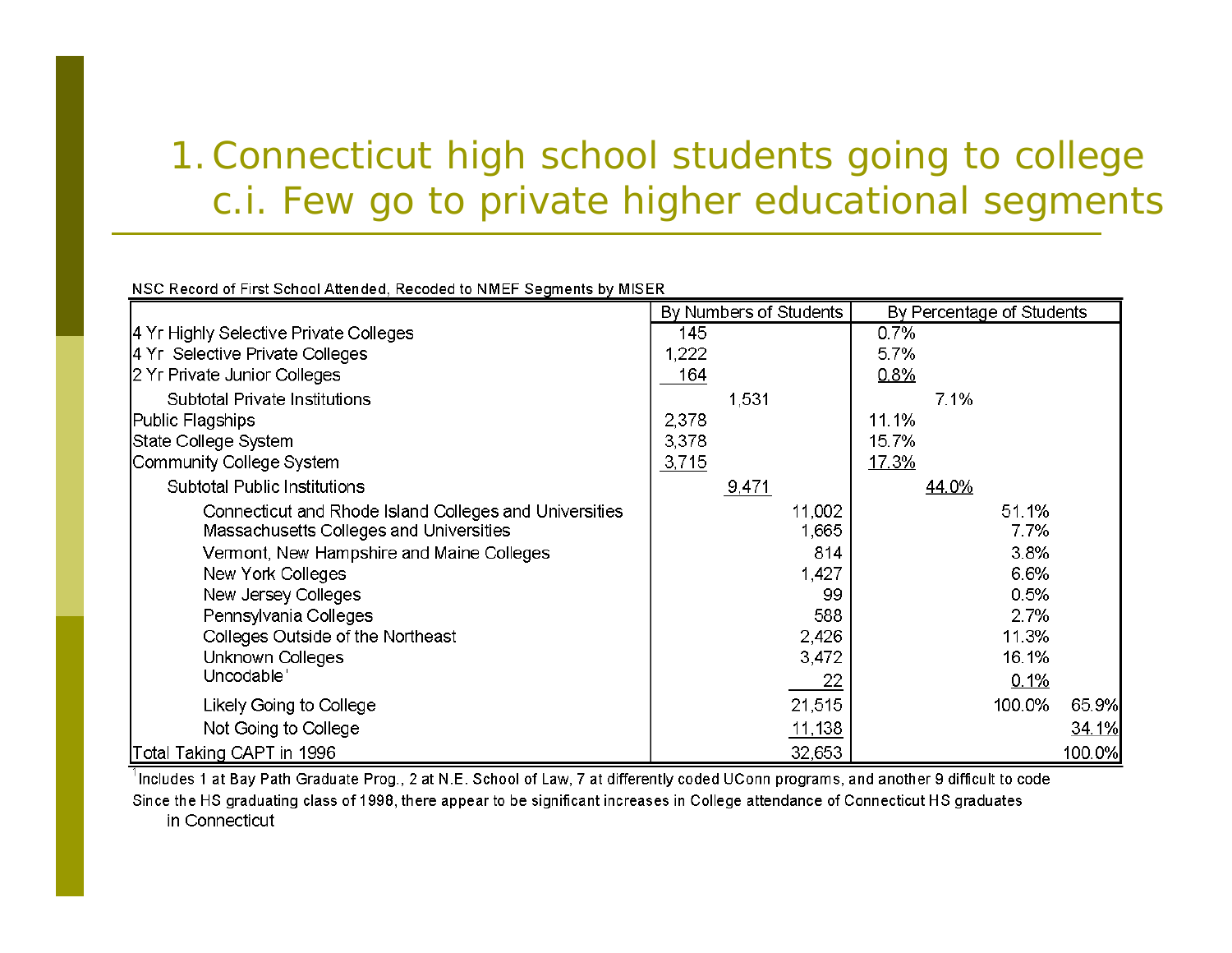a.i. providing a diversity of access, opportunity, and competition across the various segments

¾The three public sectors do what is expected of them

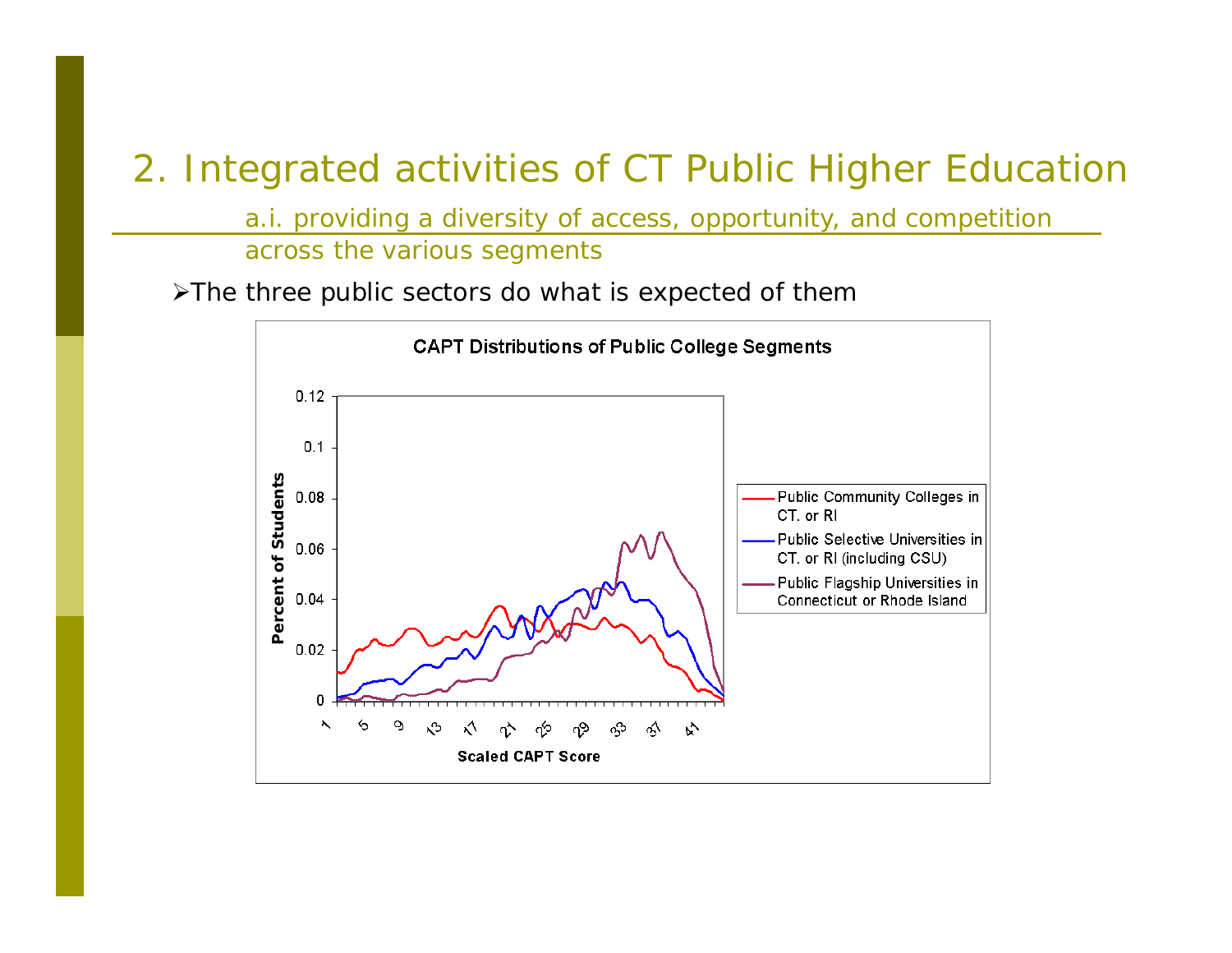a.ii. open admissions provide a start for students at all levels of talent while keeping Comm. Colleges competitive with private 2-Yr institutions

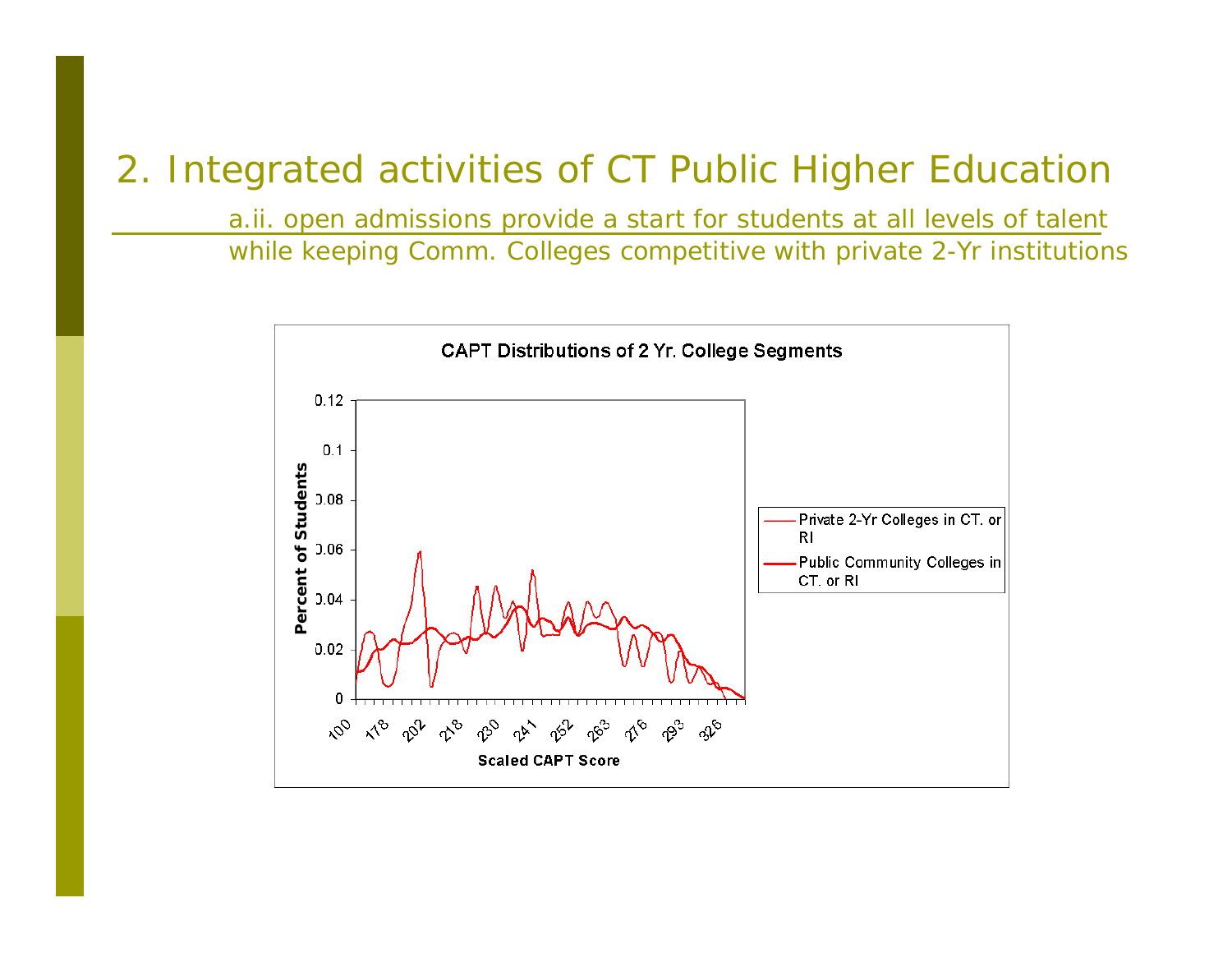a.iii. The 4-Yr CSU system, provides more entering competition,

yet looks like the large number of private selective colleges

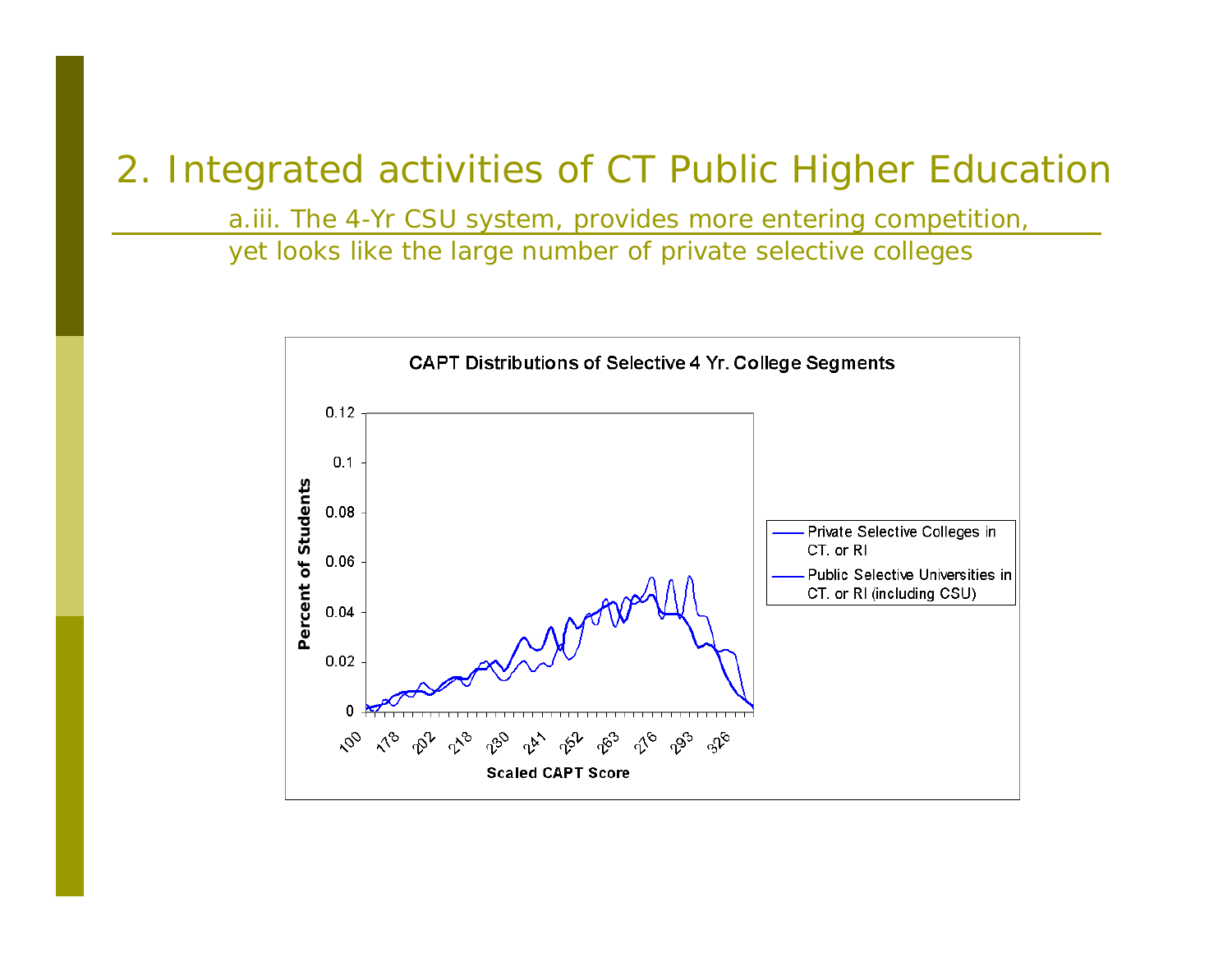a.iv. Up to 293 on CAPT, the cumulative distribution of CAPT scores

at the Univ. of Connecticut is quite similar to those at the highly selective institutions of the region

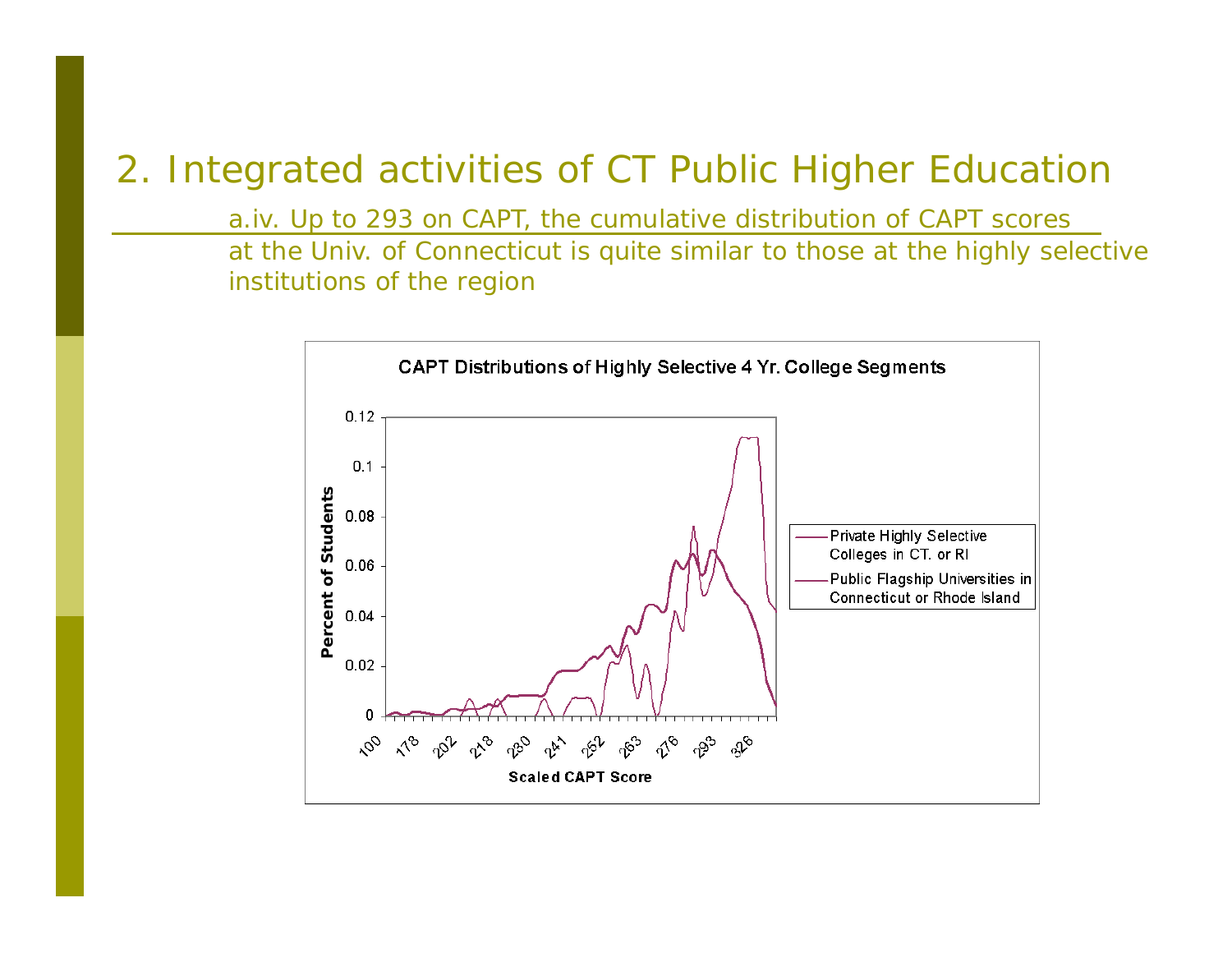a.iv. Up to 293 and certainly to 279 on CAPT, UConn looks even more like

the highly selective institutions of the regionConditional Probability of CAPT Scores <= 293, Comparing **Private Highly Selective Colleges** and The University of Connecticut Public Flagship Universities  $0.18$ in Connecticut or Rhode  $0.16$ **Island** Private Highly Selective  $0.14$ Colleges in CT. or RI  $0.12$  $0.1$ Cumulative Distribution of CAPT Scores <= 293  $0.08$ 0.06  $1.2$  $0.04$  $0.02$  $\mathbf{1}$ 0  $0.8 -$ 100 169 192 207 218 227 235 244 252 260 269 279 293 Public Flagship Universities in Connecticut or Rhode Island  $0.6 -$ Private Highly Selective Colleges in CT, or RI  $0.4$  $0.2$ 

 $\cap$ 

100 169 192 207 218 227 235 244 252 260 269 279 293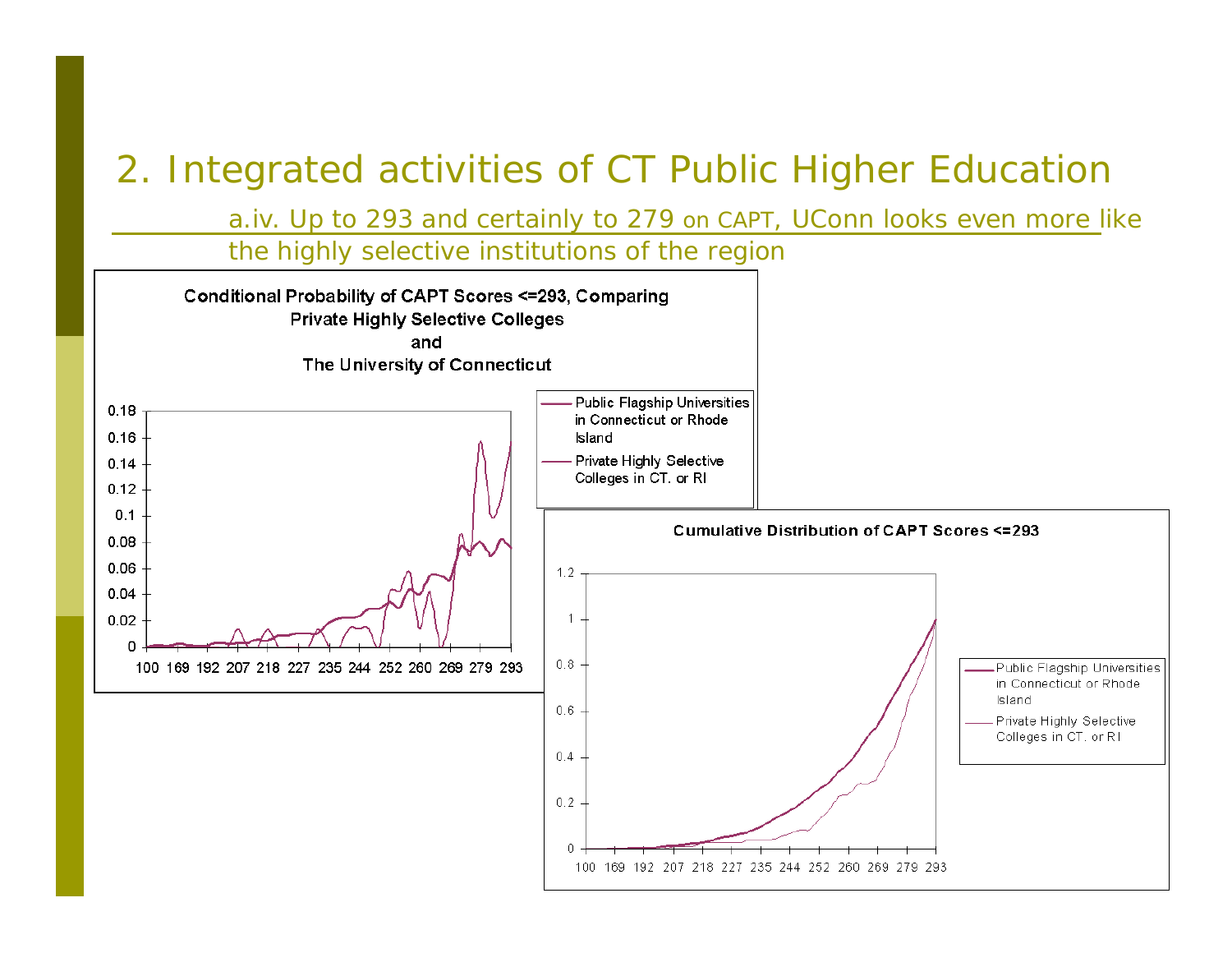# 3. There is a Significant Connecticut Brain-drain

a too large a portion of bright kids don't go to any college after high school, and

b. for those who go to College, all too often, the brightest go outof-State

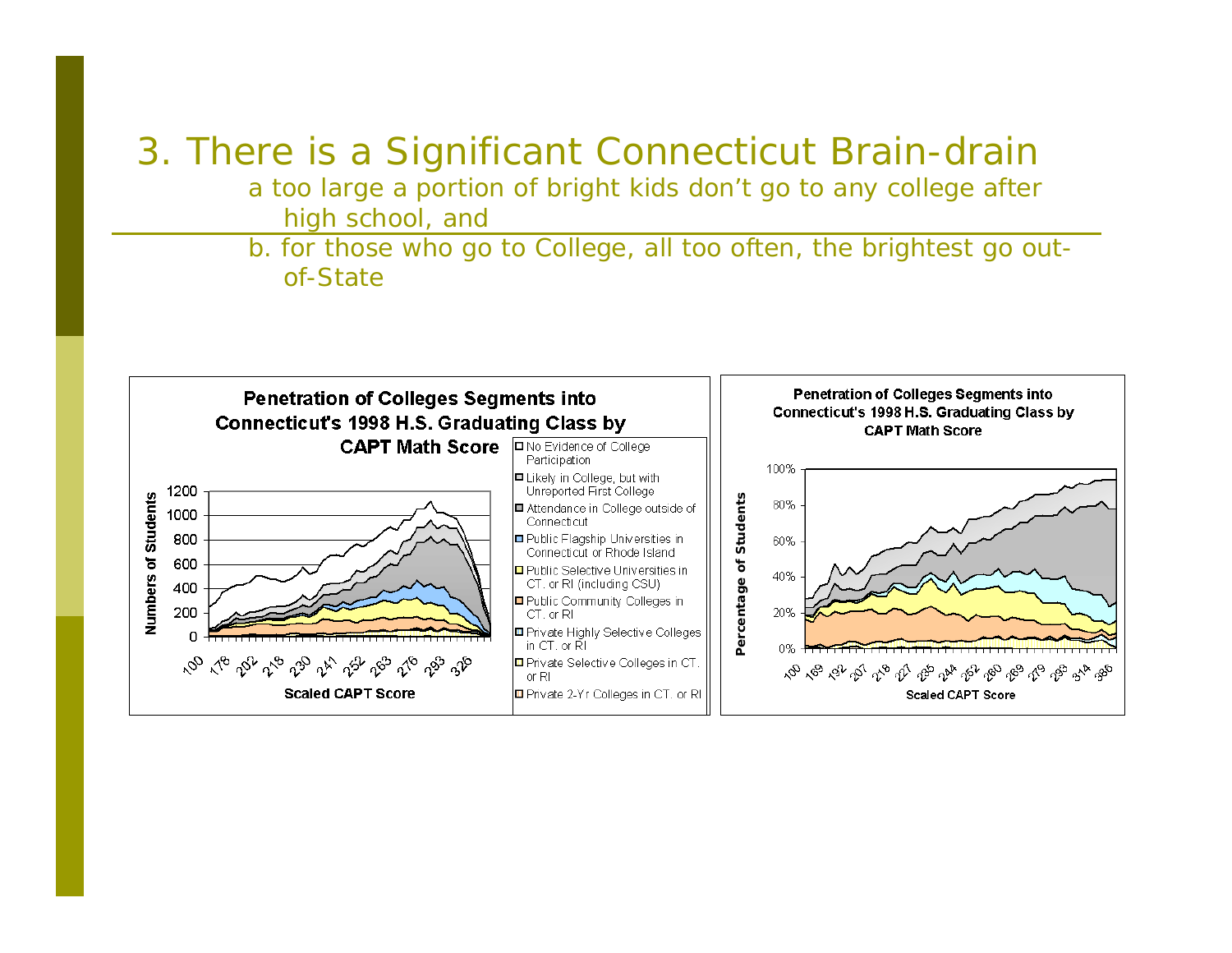a. Public Sector Graduation Outcomes nearly equal Private Institutions



Note: this is a cohort of students who largely graduated from high school in 1998, starting college in the named NMEF segment. Not all students included in the figure would have had five years of enrollment in college, since some may have started college after a substantial delay after high school. Others may have started and left by attrition. Still others may need a sixth or seventh year of study. Expectations are that this will relatively increase public college graduation rates. Also note that graduation may be from any institution, not necessarily one in the named segment.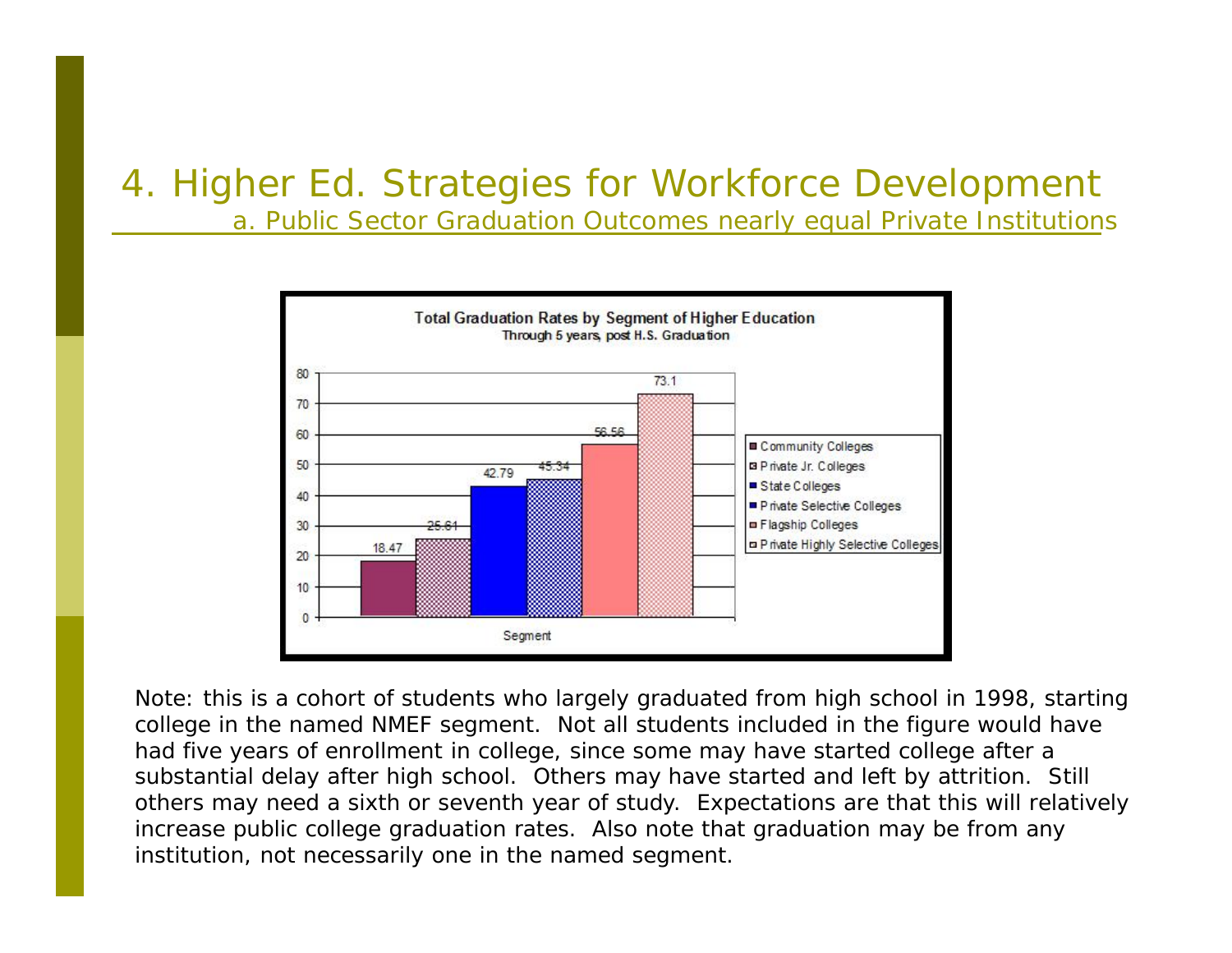b. Quality of Those Leaving the State and Those at UConn are equal

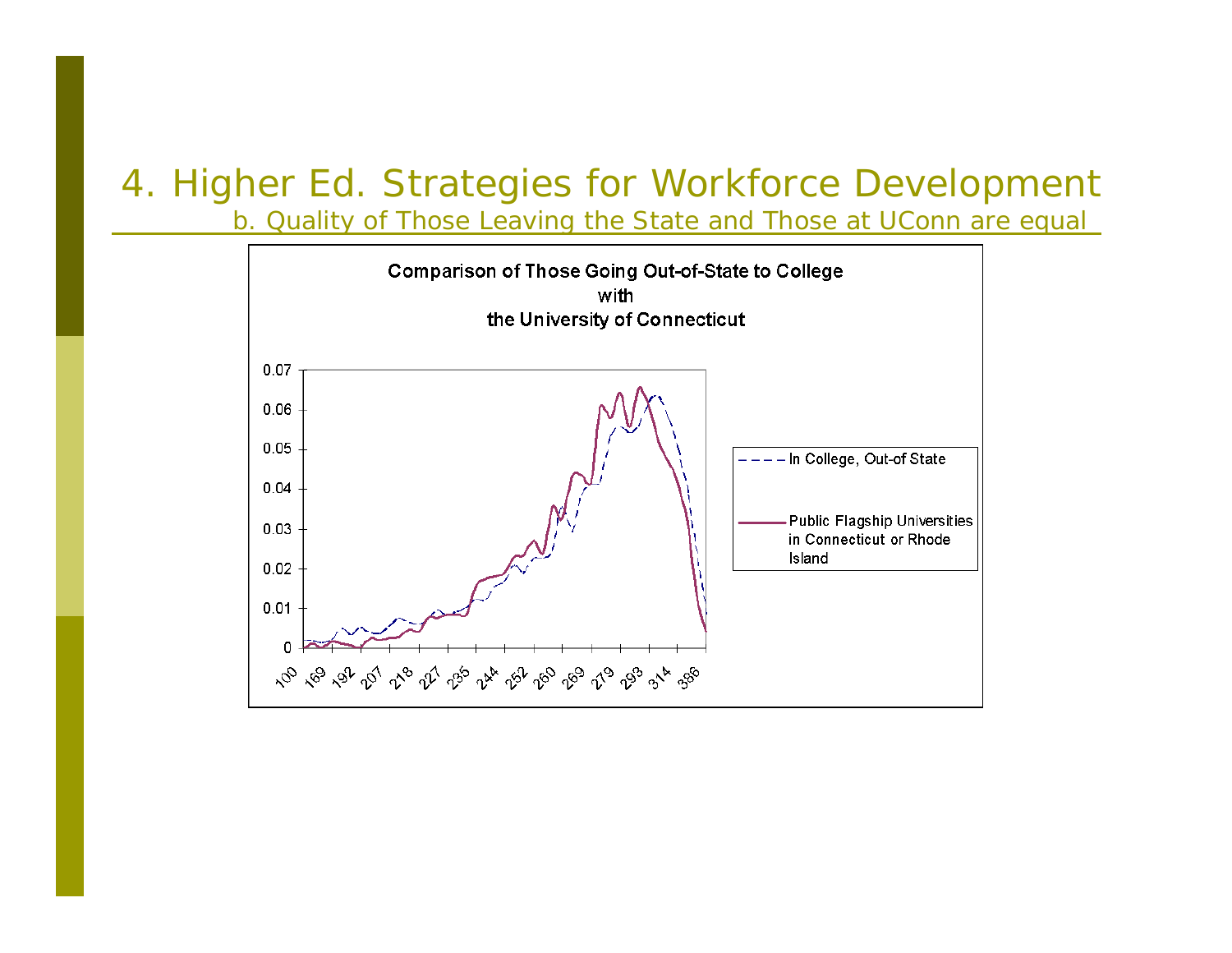c. Quality of Not Continuing to College and Those at CSU are equal